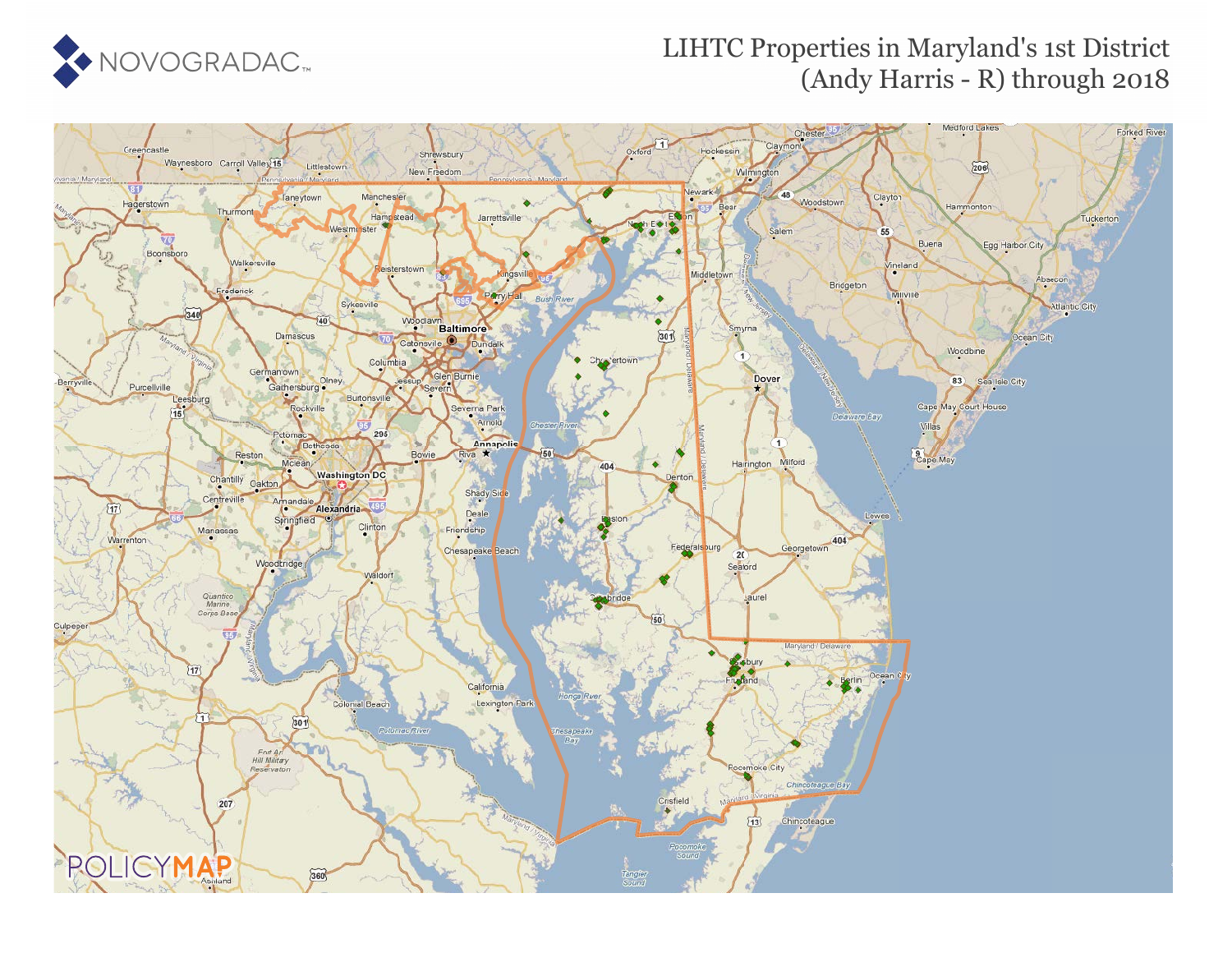| <b>Project Name</b>                                                   | <b>Address</b>                       | City                          | <b>State</b>           | <b>Zip Code</b> | Nonprofit<br><b>Sponsor</b> | <b>Allocation</b><br>Year | <b>Annual</b><br><b>Allocated</b><br><b>Amount</b> | <b>Year Placed<br/>in Service</b> | <b>Construction Type</b> | <b>Total</b><br><b>Units</b> | Low<br><b>Income</b><br><b>Units</b> | <b>Rent or</b><br><b>Income</b><br><b>Ceiling</b> | <b>Credit</b><br>Percentage Bond | Tax-<br><b>Exempt</b> | <b>HUD Multi-</b><br>Family<br><b>Financing/Rental</b><br><b>Assistance</b> |
|-----------------------------------------------------------------------|--------------------------------------|-------------------------------|------------------------|-----------------|-----------------------------|---------------------------|----------------------------------------------------|-----------------------------------|--------------------------|------------------------------|--------------------------------------|---------------------------------------------------|----------------------------------|-----------------------|-----------------------------------------------------------------------------|
| NORTH EAST APTS LLC $^{500 \text{ MARESCA}}_{\text{CIR}}$ NORTH EAST  |                                      |                               | $\mathbf{M}\mathbf{D}$ |                 |                             | Insufficient<br>Data      | $\$0$                                              | Insufficient<br>Data              | Not Indicated            | 72                           | $\bf{0}$                             |                                                   | Not<br>Indicated                 |                       |                                                                             |
| PARKLANDS AT<br><b>CECILTON (THE)</b>                                 | 203 W MAIN ST CECILTON               |                               | MD                     | 21913           |                             | 2013                      | \$0                                                | Insufficient<br>Data              | Not Indicated            | 62                           | $\bf{0}$                             |                                                   | Not<br>Indicated                 |                       |                                                                             |
| RIVERS EDGE                                                           | 670 FITZWATER SALISBURY<br><b>ST</b> |                               | MD                     | 21801           |                             | 2013                      | \$0                                                | Insufficient<br>Data              | Not Indicated            | 90                           | $\bf{0}$                             |                                                   | Not<br>Indicated                 |                       |                                                                             |
| <b>RIVERWOODS AT</b><br><b>NORTHEAST</b>                              | 125 RAILROAD<br>RD                   | <b>NORTH EAST</b>             | $\mathbf{M}\mathbf{D}$ | 21901           |                             | 2013                      | \$0                                                | Insufficient<br>Data              | Not Indicated            | 76                           | $\bf{0}$                             |                                                   | Not<br>Indicated                 |                       |                                                                             |
| STEWART'S NECK APTS $_{\rm LN}^{30512\,\rm NUTTERS}$ PRINCESS ANNE MD |                                      |                               |                        | 21853           |                             | 2013                      | \$0                                                | Insufficient<br>Data              | Not Indicated            | 36                           | $\mathbf 0$                          |                                                   | Not<br>Indicated                 |                       |                                                                             |
| <b>WESTBROOK</b><br><b>COMMONS</b>                                    | 555 W RD                             | <b>SALISBURY</b>              | MD                     | 21801           |                             | 2005                      | \$0                                                | Insufficient<br>Data              | Not Indicated            | 96                           | $\bf{0}$                             |                                                   | Not<br>Indicated                 |                       |                                                                             |
| <b>WOODSEDGE II</b><br><b>BAYWOODVILLAGE II</b>                       | 23164<br><b>BAYWOOD CT</b>           | CHESTERTOWN                   | MD                     | 21620           |                             | Insufficient<br>Data      | $\$0$                                              | Insufficient<br>Data              | Not Indicated            | 48                           | $\mathbf 0$                          |                                                   | Not<br>Indicated                 |                       |                                                                             |
| WOODSEDGEIII<br>BAYWOODVILLAGE II                                     | 23151<br>WOODSEDGE<br>DR             | <b>CHESTERTOWN</b>            | MD                     | 21620           |                             | Insufficient<br>Data      | $\$0$                                              | Insufficient<br>Data              | Not Indicated            | 20                           | $\bf{0}$                             |                                                   | Not<br>Indicated                 |                       |                                                                             |
| MAGNOLIA MEADOWS 7080 LAUREN<br><b>APTS</b>                           | <b>LN APT 1001</b>                   | <b>EASTON</b>                 | $\mathbf{M}\mathbf{D}$ | 21601           |                             | Insufficient<br>Data      | $\$0$                                              | Insufficient<br>Data              | Not Indicated            | 97                           | $\bf{0}$                             |                                                   | Not<br>Indicated                 |                       |                                                                             |
| MAGNOLIA MEADOWS 7080 LAUREN<br><b>ASSOC LP</b>                       | <b>LN APT 1001</b>                   | <b>EASTON</b>                 | $\rm MD$               | 21601           |                             | Insufficient<br>Data      | $\$0$                                              | Insufficient<br>Data              | Not Indicated            | 107                          | $\bf{0}$                             |                                                   | Not<br>Indicated                 |                       |                                                                             |
| HAYWARD STREET                                                        | 200 HAYWARD<br><b>ST</b>             | CAMBRIDGE                     | MD                     | 21613           | Yes                         | 1987                      | \$0                                                | 1987                              | Not Indicated            | $\mathbf{2}$                 | $\boldsymbol{2}$                     |                                                   | Not<br>Indicated                 | No                    |                                                                             |
| <b>LORD CALVERT</b><br><b>GARDENS</b>                                 |                                      | 321 CALVERT ST CHESTERTOWN MD |                        | 21620           |                             | 1987                      | $\$0$                                              | 1987                              | Not Indicated            | $6\phantom{.0}$              | $\bf 6$                              |                                                   | Not<br>Indicated                 | $\rm No$              |                                                                             |
| PLEASANT VILLAGE I 614 RACE ST                                        |                                      | CAMBRIDGE                     | MD                     | 21613           |                             | 1987                      | $\$0$                                              | 1987                              | Not Indicated            | 16                           | 13                                   |                                                   | <b>Not</b><br>Indicated          | No                    |                                                                             |

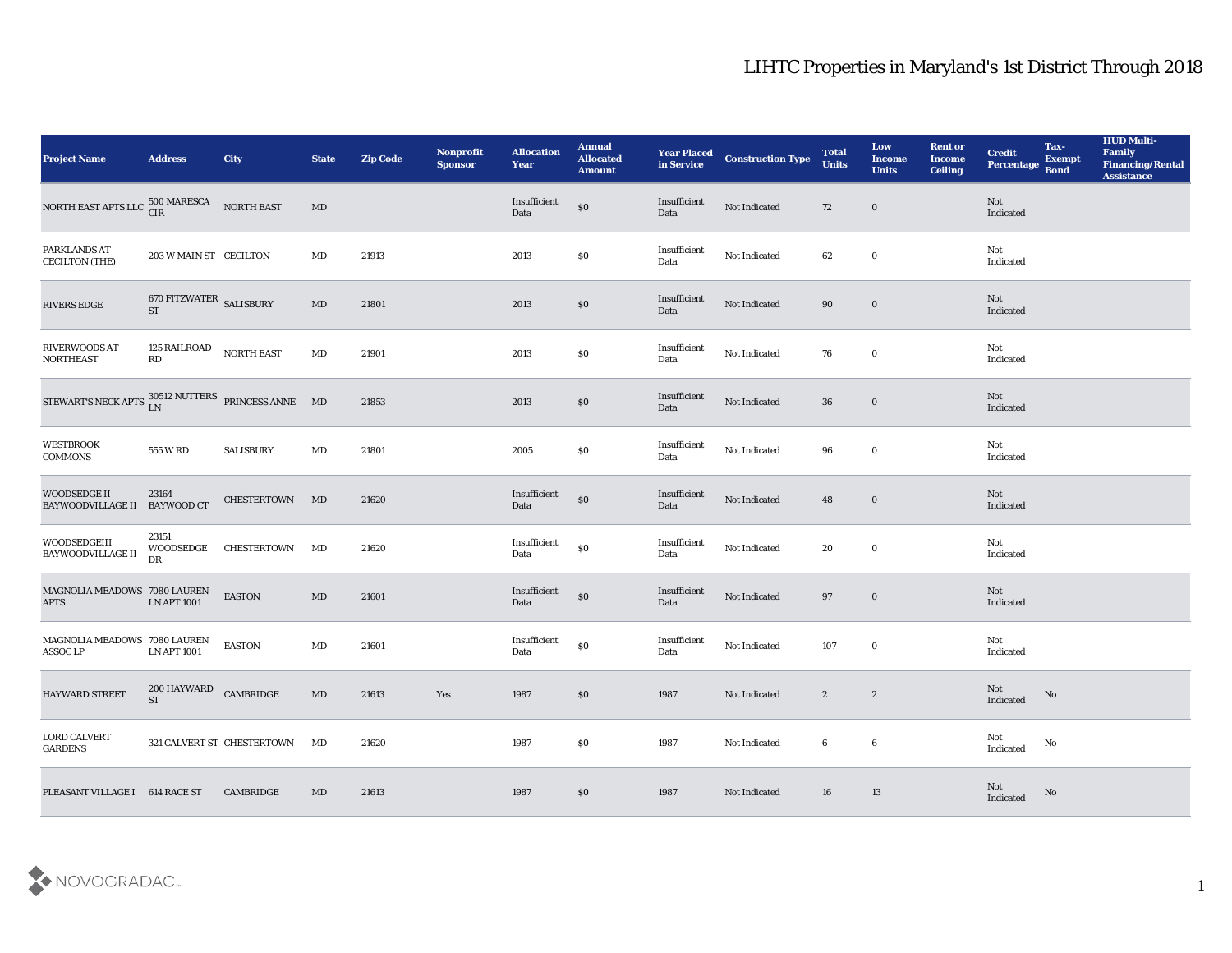| <b>Project Name</b>                 | <b>Address</b>                        | <b>City</b>                                                        | <b>State</b>           | <b>Zip Code</b> | Nonprofit<br><b>Sponsor</b> | <b>Allocation</b><br>Year | <b>Annual</b><br><b>Allocated</b><br><b>Amount</b> | <b>Year Placed</b><br>in Service | <b>Construction Type</b> | <b>Total</b><br><b>Units</b> | Low<br><b>Income</b><br><b>Units</b> | <b>Rent or</b><br><b>Income</b><br><b>Ceiling</b> | <b>Credit</b><br>Percentage Bond      | Tax-<br><b>Exempt</b>  | <b>HUD Multi-</b><br>Family<br><b>Financing/Rental</b><br><b>Assistance</b> |
|-------------------------------------|---------------------------------------|--------------------------------------------------------------------|------------------------|-----------------|-----------------------------|---------------------------|----------------------------------------------------|----------------------------------|--------------------------|------------------------------|--------------------------------------|---------------------------------------------------|---------------------------------------|------------------------|-----------------------------------------------------------------------------|
| RIDGELY HAMPSTEAD                   | 4420 BLACK<br>ROCK RD                 | <b>HAMPSTEAD</b>                                                   | $\mathbf{M}\mathbf{D}$ | 21074           |                             | 1987                      | \$0                                                | 1987                             | Not Indicated            | 29                           | 28                                   |                                                   | Not<br>Indicated                      | $\rm No$               |                                                                             |
| <b>VADALA APTS</b>                  | 254 HOPEWELL RISING SUN<br>RD         |                                                                    | MD                     | 21911           |                             | 1987                      | \$0                                                | 1987                             | Not Indicated            | $6\phantom{.}6$              | $\bf 6$                              |                                                   | $\operatorname{\bf Not}$<br>Indicated | No                     |                                                                             |
| CHESTNUT MANOR II                   | 800 E<br>CHESTNUT ST                  | <b>DELMAR</b>                                                      | $\mathbf{M}\mathbf{D}$ | 21875           |                             | 1988                      | \$0                                                | 1988                             | Not Indicated            | 40                           | 40                                   |                                                   | Not<br>Indicated                      | No                     |                                                                             |
| FEDERAL MANOR III                   | LN                                    | $800\;\mathrm{ROUTZAHN}\;\;\mathrm{FEDERALSBURG}\qquad\mathrm{MD}$ |                        | 21632           |                             | 1988                      | \$0                                                | 1988                             | Not Indicated            | 32                           | 32                                   |                                                   | Not<br>Indicated                      | $\mathbf{N}\mathbf{o}$ |                                                                             |
| <b>GREENSBORO</b><br><b>HEIGHTS</b> | 781<br><b>DUTCHMANS</b><br>${\rm LN}$ | <b>GREENSBORO</b>                                                  | MD                     | 21639           |                             | 1988                      | \$0                                                | 1988                             | Not Indicated            | 40                           | 40                                   |                                                   | Not<br>$\operatorname{Indicated}$     | No                     |                                                                             |
| <b>HOPEWELL ROAD</b><br><b>APTS</b> | 342 HOPEWELL RISING SUN<br>RD         |                                                                    | MD                     | 21911           |                             | 1988                      | \$0                                                | 1988                             | Not Indicated            | $\mathbf{1}$                 | $\overline{1}$                       |                                                   | Not<br>Indicated                      | No                     |                                                                             |
| <b>JOWITE APTS</b>                  | 406 MOTON ST EASTON                   |                                                                    | MD                     | 21601           |                             | 1988                      | \$0                                                | 1988                             | Not Indicated            | 24                           | 24                                   |                                                   | Not<br>$\operatorname{Indicated}$     | No                     |                                                                             |
| MULBERRY HILL APTS<br>${\bf IV}$    | 1070 N<br>WASHINGTON EASTON<br>ST     |                                                                    | MD                     | 21601           |                             | 1988                      | $\$0$                                              | 1988                             | Not Indicated            | 16                           | 16                                   |                                                   | Not<br>Indicated                      | No                     |                                                                             |
| RIDGELY BLACK ROCK                  | 4426 BLACK<br>ROCK RD                 | <b>HAMPSTEAD</b>                                                   | MD                     | 21074           |                             | 1988                      | \$0                                                | 1988                             | Not Indicated            | 20                           | 20                                   |                                                   | Not<br>Indicated                      | No                     |                                                                             |
| <b>SOMERSET VILLAGE</b>             | 29 VILLAGE DR CRISFIELD               |                                                                    | MD                     | 21817           |                             | 1988                      | $\$0$                                              | 1988                             | Not Indicated            | 28                           | 28                                   |                                                   | Not<br>Indicated                      | No                     |                                                                             |
| <b>EDENTON MANOR</b>                | 900 GAY ST                            | <b>DENTON</b>                                                      | MD                     | 21629           |                             | 1989                      | \$0                                                | 1989                             | Not Indicated            | 30                           | 30                                   |                                                   | Not<br>Indicated                      | No                     |                                                                             |
| <b>GLENWOOD STREET</b><br>$\rm JR$  | $222$ GLENWOOD $\,$ EASTON $\,$       |                                                                    | $\mathbf{M}\mathbf{D}$ | 21601           |                             | 1989                      | $\$0$                                              | 1989                             | Not Indicated            | $\boldsymbol{2}$             | $\mathbf{2}$                         |                                                   | Not<br>Indicated                      | $\rm \bf No$           |                                                                             |
| MCKINLEY II                         | 600 DODSON<br>${\rm D}{\rm R}$        | <b>RISING SUN</b>                                                  | $\mathbf{M}\mathbf{D}$ | 21911           |                             | 1989                      | \$0                                                | 1989                             | Not Indicated            | 16                           | ${\bf 16}$                           |                                                   | Not<br>Indicated                      | No                     |                                                                             |

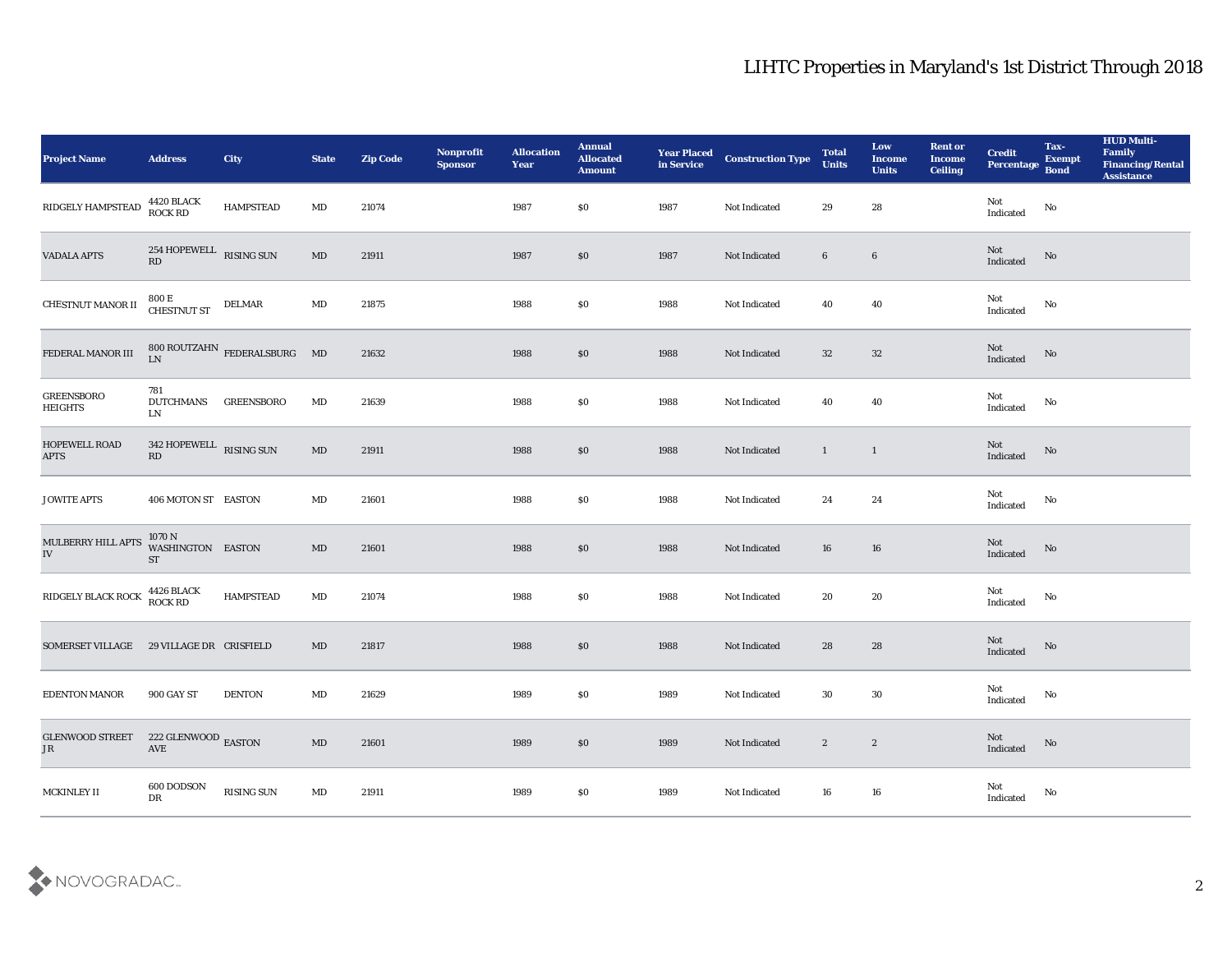| <b>Project Name</b>          | <b>Address</b>                                 | <b>City</b>                                                 | <b>State</b>           | <b>Zip Code</b> | Nonprofit<br><b>Sponsor</b> | <b>Allocation</b><br><b>Year</b> | <b>Annual</b><br><b>Allocated</b><br><b>Amount</b> |      | <b>Year Placed Construction Type</b><br>in Service <b>Construction</b> Type | <b>Total</b><br><b>Units</b> | Low<br><b>Income</b><br><b>Units</b> | <b>Rent or</b><br><b>Income</b><br><b>Ceiling</b> | <b>Credit</b><br>Percentage Bond                  | Tax-<br><b>Exempt</b>  | <b>HUD Multi-</b><br>Family<br><b>Financing/Rental</b><br>Assistance |
|------------------------------|------------------------------------------------|-------------------------------------------------------------|------------------------|-----------------|-----------------------------|----------------------------------|----------------------------------------------------|------|-----------------------------------------------------------------------------|------------------------------|--------------------------------------|---------------------------------------------------|---------------------------------------------------|------------------------|----------------------------------------------------------------------|
| RICHMOND HILL<br>MANOR II    | 101 CARTER CT PERRYVILLE                       |                                                             | MD                     | 21903           |                             | 1989                             | \$0                                                | 1989 | Not Indicated                                                               | 40                           | 40                                   |                                                   | Not<br>Indicated                                  | $\rm No$               |                                                                      |
| ROLLING MEADOW II            | 101 KITTERIDGE $_{\mbox{GREENSBORO}}$          |                                                             | $\mathbf{M}\mathbf{D}$ | 21639           |                             | 1988                             | \$0                                                | 1989 | Not Indicated                                                               | 26                           | 26                                   |                                                   | Not<br>Indicated                                  | No                     |                                                                      |
| TRAPPE CREEK APTS 545 BAY ST |                                                | <b>BERLIN</b>                                               | MD                     | 21811           |                             | 1988                             | \$0                                                | 1989 | Not Indicated                                                               | 14                           | 14                                   |                                                   | Not<br>Indicated                                  | No                     |                                                                      |
| VADALA RENTALS               | 11B MUSHROOM $_{\rm RISING}$ SUN<br>${\rm LN}$ |                                                             | MD                     | 21911           |                             | 1989                             | \$0                                                | 1989 | Not Indicated                                                               | $\boldsymbol{2}$             | $\boldsymbol{2}$                     |                                                   | Not<br>Indicated                                  | No                     |                                                                      |
| <b>WEST STREET</b>           | <b>8 W ST</b>                                  | <b>BERLIN</b>                                               | MD                     | 21811           |                             | 1988                             | \$0                                                | 1989 | Not Indicated                                                               | $\mathbf{3}$                 | $\mathbf{3}$                         |                                                   | Not<br>Indicated                                  | No                     |                                                                      |
| QUAIL RUN I                  | 509 BAY ST                                     | <b>BERLIN</b>                                               | MD                     | 21811           |                             | 1988                             | \$0                                                | 1990 | Not Indicated                                                               | 8                            | ${\bf 8}$                            |                                                   | Not<br>$\operatorname{Indicated}$                 | No                     |                                                                      |
| PLEASANT MANOR               | $301$ S CHURCH $$\sf{S}NOW$ HILL $$S T$        |                                                             | MD                     | 21863           |                             | 1988                             | \$0                                                | 1990 | Not Indicated                                                               | 30                           | 30                                   |                                                   | ${\rm Not}$ Indicated                             | No                     |                                                                      |
| PLEASANT WOODS               | 31 PLEASANT<br>ALY                             | <b>EASTON</b>                                               | $\mathbf{M}\mathbf{D}$ | 21601           |                             | 1989                             | \$0                                                | 1990 | Not Indicated                                                               | 12                           | 12                                   |                                                   | Not<br>Indicated                                  | No                     |                                                                      |
| SLATERIDGE ELDERLY           | 1553 OLD WHITEFORD PYLESVILLE RD               |                                                             | $\mathbf{M}\mathbf{D}$ |                 |                             | 1988                             | \$0                                                | 1990 | Not Indicated                                                               | 20                           | 20                                   |                                                   | Not<br>Indicated                                  | $\rm No$               |                                                                      |
| <b>UNIVERSITY APTS</b>       |                                                | $1005$ $$\tt HARGRAVES\,CT$ $$\tt FEDERALSBURG$$ $$\tt MD$$ |                        | 21632           |                             | 1990                             | \$0                                                | 1990 | Not Indicated                                                               | 36                           | 36                                   |                                                   | Not<br>Indicated                                  | No                     |                                                                      |
| QUAIL RUN II                 | 509 BAY ST                                     | <b>BERLIN</b>                                               | MD                     | 21811           |                             | 1989                             | \$0                                                | 1990 | Not Indicated                                                               | 46                           | 46                                   |                                                   | Not<br>Indicated                                  |                        |                                                                      |
| HURLOCK MEADOWS              | 45 DELAWARE<br>AVE                             | <b>HURLOCK</b>                                              | $\mathbf{M}\mathbf{D}$ | 21643           |                             | 1991                             | $\$0$                                              | 1991 | Not Indicated                                                               | $30\,$                       | $30\,$                               |                                                   | Not<br>$\label{thm:indicated} \textbf{Indicated}$ | $\rm \bf No$           |                                                                      |
| MAPLE HILL                   | 501 MAPLE ST SNOW HILL                         |                                                             | $\mathbf{M}\mathbf{D}$ | 21863           |                             | 1990                             | $\$0$                                              | 1991 | Not Indicated                                                               | 24                           | $\bf 24$                             |                                                   | Not<br>Indicated                                  | $\mathbf{N}\mathbf{o}$ |                                                                      |

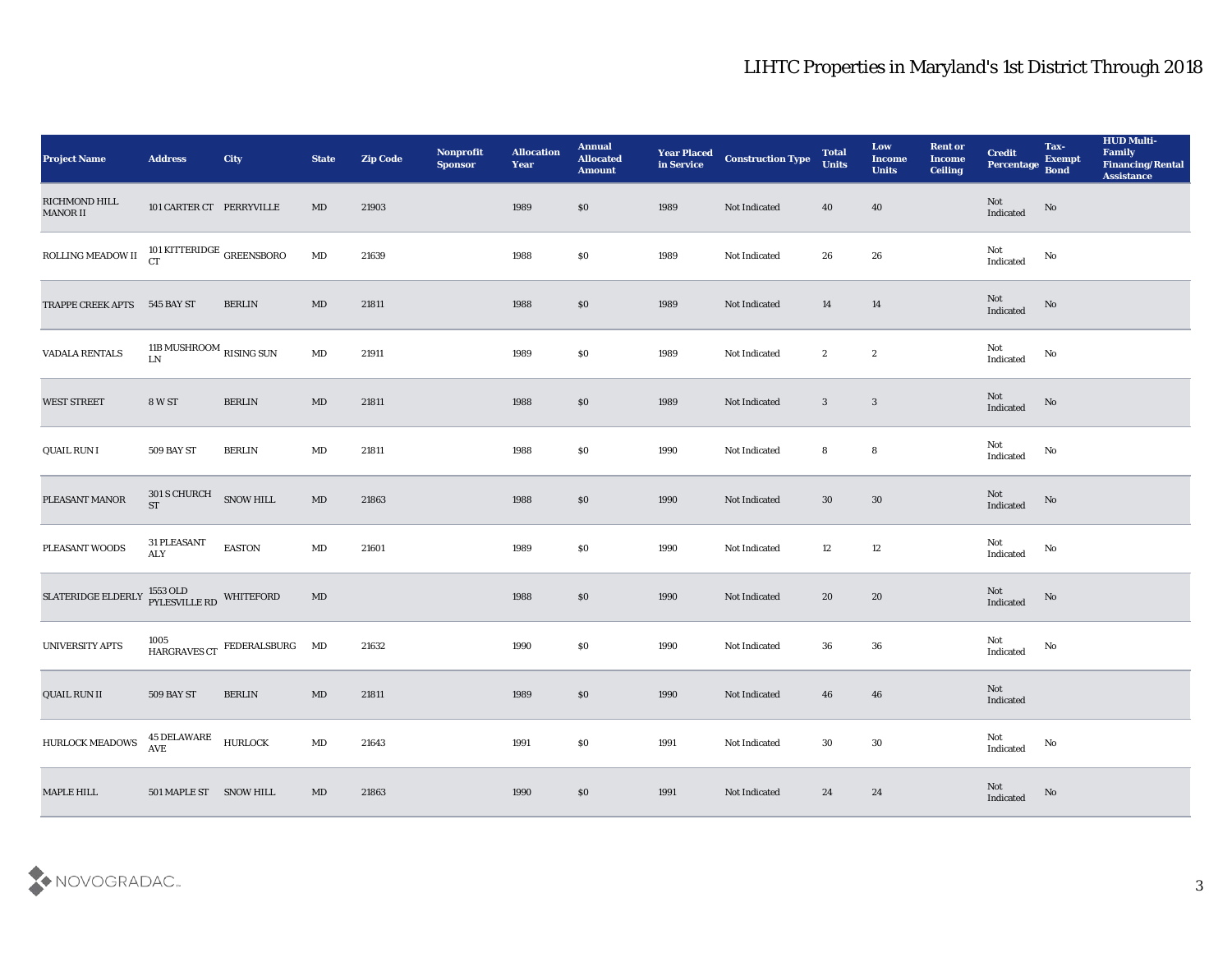| <b>Project Name</b>                        | <b>Address</b>                      | City                                       | <b>State</b>           | <b>Zip Code</b> | Nonprofit<br><b>Sponsor</b> | <b>Allocation</b><br><b>Year</b> | <b>Annual</b><br><b>Allocated</b><br><b>Amount</b> | <b>Year Placed<br/>in Service</b> | <b>Construction Type</b> | <b>Total</b><br><b>Units</b> | Low<br><b>Income</b><br><b>Units</b> | <b>Rent or</b><br><b>Income</b><br><b>Ceiling</b> | <b>Credit</b><br>Percentage       | Tax-<br><b>Exempt</b><br><b>Bond</b> | <b>HUD Multi-</b><br>Family<br><b>Financing/Rental</b><br><b>Assistance</b> |
|--------------------------------------------|-------------------------------------|--------------------------------------------|------------------------|-----------------|-----------------------------|----------------------------------|----------------------------------------------------|-----------------------------------|--------------------------|------------------------------|--------------------------------------|---------------------------------------------------|-----------------------------------|--------------------------------------|-----------------------------------------------------------------------------|
| <b>FOXRIDGE MANOR I</b>                    | 100 ABBOTT DR ELKTON                |                                            | MD                     | 21921           |                             | 1989                             | \$0                                                | 1991                              | Not Indicated            | 35                           | 34                                   | 60% AMGI                                          | Not<br>$\operatorname{Indicated}$ |                                      |                                                                             |
| <b>SCHUMAKER PLACE</b>                     | 816 S<br><b>SCHUMAKER</b><br>DR     | <b>SALISBURY</b>                           | MD                     | 21804           |                             | 1990                             | \$0                                                | 1992                              | Not Indicated            | 96                           | 96                                   |                                                   | Not<br>Indicated                  | No                                   |                                                                             |
| BROOKMEADOW II                             | <b>150 FLATLAND</b><br>RD           | <b>CHESTERTOWN</b>                         | MD                     | 21620           |                             | 1993                             | \$0                                                | 1993                              | Not Indicated            | 33                           | 33                                   |                                                   | Not<br>Indicated                  | No                                   |                                                                             |
| <b>FAIR WINDS APTS</b>                     |                                     | 30370 MAPLE ST PRINCESS ANNE MD            |                        | 21853           |                             | 1992                             | \$0                                                | 1993                              | Not Indicated            | 36                           | 36                                   |                                                   | Not<br>Indicated                  | No                                   |                                                                             |
| <b>FOXRIDGE MANOR II</b>                   | 600 ABBOTT DR ELKTON                |                                            | MD                     | 21921           |                             | 1991                             | \$0                                                | 1993                              | Not Indicated            | 24                           | 24                                   |                                                   | Not<br>Indicated                  | No                                   |                                                                             |
| <b>QUAIL MEADOWS</b>                       | 106 MEADOW<br>DR                    | <b>EASTON</b>                              | $\mathbf{M}\mathbf{D}$ | 21601           |                             | 1992                             | \$0                                                | 1993                              | Not Indicated            | 32                           | 32                                   |                                                   | Not<br>Indicated                  | No                                   |                                                                             |
| <b>REEDY COVE APTS</b>                     | <b>9100 REEDY</b><br><b>COVE DR</b> | <b>BERLIN</b>                              | MD                     | 21811           |                             | 1991                             | \$0                                                | 1993                              | <b>Not Indicated</b>     | 32                           | 32                                   |                                                   | Not<br>Indicated                  | No                                   |                                                                             |
| <b>RIDGELY MEADOWS</b>                     | 201<br>STRAWBERRY RIDGELY<br>CT     |                                            | MD                     |                 |                             | 1991                             | \$0                                                | 1993                              | Not Indicated            | 32                           | 32                                   |                                                   | Not<br>Indicated                  | No                                   |                                                                             |
| TANYARD BRANCH                             |                                     | BROOKLYN AVE FEDERALSBURG                  | MD                     |                 | Yes                         | 1992                             | \$0                                                | 1993                              | Not Indicated            | 25                           | $25\,$                               | 60% AMGI                                          | Not<br>Indicated                  | No                                   |                                                                             |
| GREENWOOD VILLAGE 1001 COSBY AVE CAMBRIDGE |                                     |                                            | MD                     | 21613           |                             | 1993                             | \$0                                                | 1994                              | Not Indicated            | 20                           | 20                                   |                                                   | Not<br>Indicated                  | No                                   |                                                                             |
| NEW HORIZONS APTS 502 MUIR ST              |                                     | CAMBRIDGE                                  | MD                     | 21613           |                             | 1992                             | \$0                                                | 1994                              | Not Indicated            | 32                           | 32                                   | 60% AMGI                                          | Not<br>Indicated                  | No                                   |                                                                             |
| PROSPECT HEIGHTS<br><b>APTS</b>            | 202 GOLD RUSH $\,$ HURLOCK LN       |                                            | $\mathbf{M}\mathbf{D}$ | 21643           |                             | 1993                             | $\$0$                                              | 1994                              | Not Indicated            | 16                           | $16\,$                               |                                                   | Not<br>Indicated                  | $\rm No$                             |                                                                             |
| <b>MEADOW RIDGE</b>                        | 7240 60 FOOT<br>RD                  | $\ensuremath{\mathsf{P}}\xspace$ ITTSVILLE | MD                     | 21850           |                             | 1992                             | $\$0$                                              | 1994                              | Not Indicated            | 34                           | 34                                   |                                                   | Not<br>Indicated                  | $\rm \bf No$                         |                                                                             |

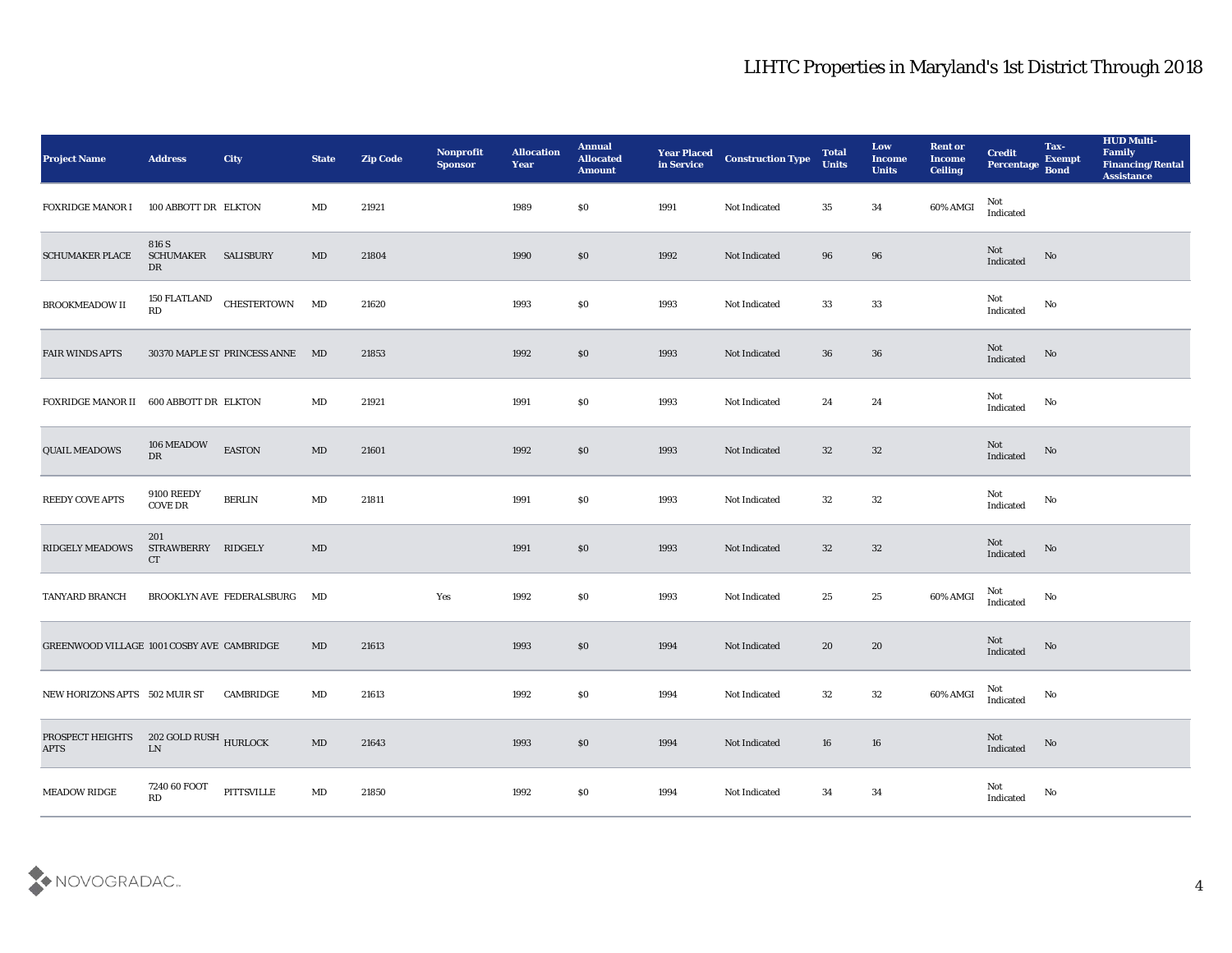| <b>Project Name</b>                                          | <b>Address</b>                                | <b>City</b>      | <b>State</b>           | <b>Zip Code</b> | <b>Nonprofit</b><br><b>Sponsor</b> | <b>Allocation</b><br><b>Year</b> | <b>Annual</b><br><b>Allocated</b><br><b>Amount</b> | <b>Year Placed</b><br>in Service | <b>Construction Type</b> | <b>Total</b><br><b>Units</b> | Low<br><b>Income</b><br><b>Units</b> | <b>Rent or</b><br><b>Income</b><br><b>Ceiling</b> | <b>Credit</b><br><b>Percentage</b>          | Tax-<br><b>Exempt</b><br><b>Bond</b> | <b>HUD Multi-</b><br>Family<br><b>Financing/Rental</b><br><b>Assistance</b> |
|--------------------------------------------------------------|-----------------------------------------------|------------------|------------------------|-----------------|------------------------------------|----------------------------------|----------------------------------------------------|----------------------------------|--------------------------|------------------------------|--------------------------------------|---------------------------------------------------|---------------------------------------------|--------------------------------------|-----------------------------------------------------------------------------|
| <b>BRISCOE MANOR</b>                                         | 107 W CROSS ST GALENA                         |                  | MD                     | 21635           | No                                 | 1993                             | \$0                                                | 1995                             | <b>New Construction</b>  | 31                           | 31                                   | 60% AMGI                                          | $30\%$ present No<br>value                  |                                      |                                                                             |
| CANAL TOWN VILLAGE $^{463}_{ST}$ HEMPHILL CHESAPEAKE CITY MD |                                               |                  |                        | 21915           | No                                 | 1993                             | \$0                                                | 1995                             | <b>New Construction</b>  | 30                           | 30                                   | 60% AMGI                                          | $30\,\%$ present $\,$ No value              |                                      |                                                                             |
| CHESTERTOWN COVE MORGNEC RD CHESTERTOWN                      |                                               |                  | MD                     |                 | No                                 | 1994                             | \$0                                                | 1995                             | Acquisition and Rehab 34 |                              | 34                                   | 60% AMGI                                          | <b>Both 30%</b><br>and 70%<br>present value | No                                   |                                                                             |
| DECATUR APTS III                                             | 10218 OLD<br><b>OCEAN CITY</b><br><b>BLVD</b> | <b>BERLIN</b>    | $\rm MD$               | 21811           | $\mathbf {No}$                     | 1994                             | \$0                                                | 1995                             | <b>New Construction</b>  | 28                           | 28                                   |                                                   | $30\,\%$ present $\,$ No value              |                                      |                                                                             |
| EASTGATE VILLAGE                                             | 1700 EASTGATE SALISBURY<br>DR                 |                  | MD                     | 21804           | No                                 | 1993                             | \$0                                                | 1995                             | <b>New Construction</b>  | 60                           | 60                                   | 60% AMGI                                          | $70\,\%$ present $\,$ No value              |                                      |                                                                             |
| <b>ELK CHASE I</b>                                           | 1 ELK CHASE DR ELKTON                         |                  | MD                     | 21921           | No                                 | 1993                             | \$0                                                | 1995                             | <b>New Construction</b>  | 60                           | 60                                   | 60% AMGI                                          | $70\,\%$ present $\,$ No value              |                                      |                                                                             |
| RENAISSANCE CHASE<br><b>APTS</b>                             | KIDWELL AVE CENTREVILLE                       |                  | $\rm MD$               |                 | No                                 | 1994                             | $\$0$                                              | 1995                             | Acquisition and Rehab 32 |                              | 32                                   | 60% AMGI                                          | <b>Both 30%</b><br>and 70%<br>present value | No                                   |                                                                             |
| <b>SCHOOL HOUSE APTS</b>                                     | 1 OLD SCHOOL<br><b>HOUSE DR</b>               | PORT DEPOSIT     | MD                     | 21904           | No                                 | 1994                             | \$0                                                | 1995                             | Acquisition and Rehab 31 |                              | 31                                   | 60% AMGI                                          | $30\,\%$ present $\,$ No $\,$<br>value      |                                      |                                                                             |
| <b>SPRINGFORD</b><br><b>GARDENS</b>                          | ROUTE 213 &<br>WHITEHALL RD                   | <b>ELKTON</b>    | $\rm MD$               |                 |                                    | 1994                             | \$0                                                | 1995                             | Not Indicated            | 38                           | 38                                   | 60% AMGI                                          | Not<br>Indicated                            |                                      |                                                                             |
| <b>CLARKE MANOR APTS</b>                                     | 100 LINDEN<br><b>AVE</b>                      | POCOMOKE CITY MD |                        | 21851           | $\mathbf{N}\mathbf{o}$             | 1995                             | \$0                                                | 1996                             | Acquisition and Rehab 30 |                              | 29                                   | 60% AMGI                                          | <b>Both 30%</b><br>and 70%<br>present value | No                                   |                                                                             |
| <b>SUNNY MEADOWS</b>                                         | 209 W CHURCH HEBRON<br><b>ST</b>              |                  | $\rm MD$               | 21830           | No                                 | 1994                             | \$0                                                | 1996                             | <b>New Construction</b>  | 32                           | 32                                   | 60% AMGI                                          | 30 % present No<br>value                    |                                      |                                                                             |
| <b>ELK CHASE II</b>                                          | ELK CHASE DR ELKTON                           |                  | $\mathbf{M}\mathbf{D}$ |                 | $\rm\thinspace No$                 | 1995                             | \$0                                                | 1997                             | New Construction         | 66                           | 66                                   | 60% AMGI                                          | 70 % present $\,$ No $\,$<br>value          |                                      |                                                                             |
| PARK VIEW AT EASTON MECKLENBURG EASTON                       | 640<br>AVE                                    |                  | MD                     | 21601           | $\rm\thinspace No$                 | 1996                             | \$0                                                | 1998                             | New Construction         | 80                           |                                      | 79 60% AMGI                                       | 70 % present No<br>value                    |                                      |                                                                             |

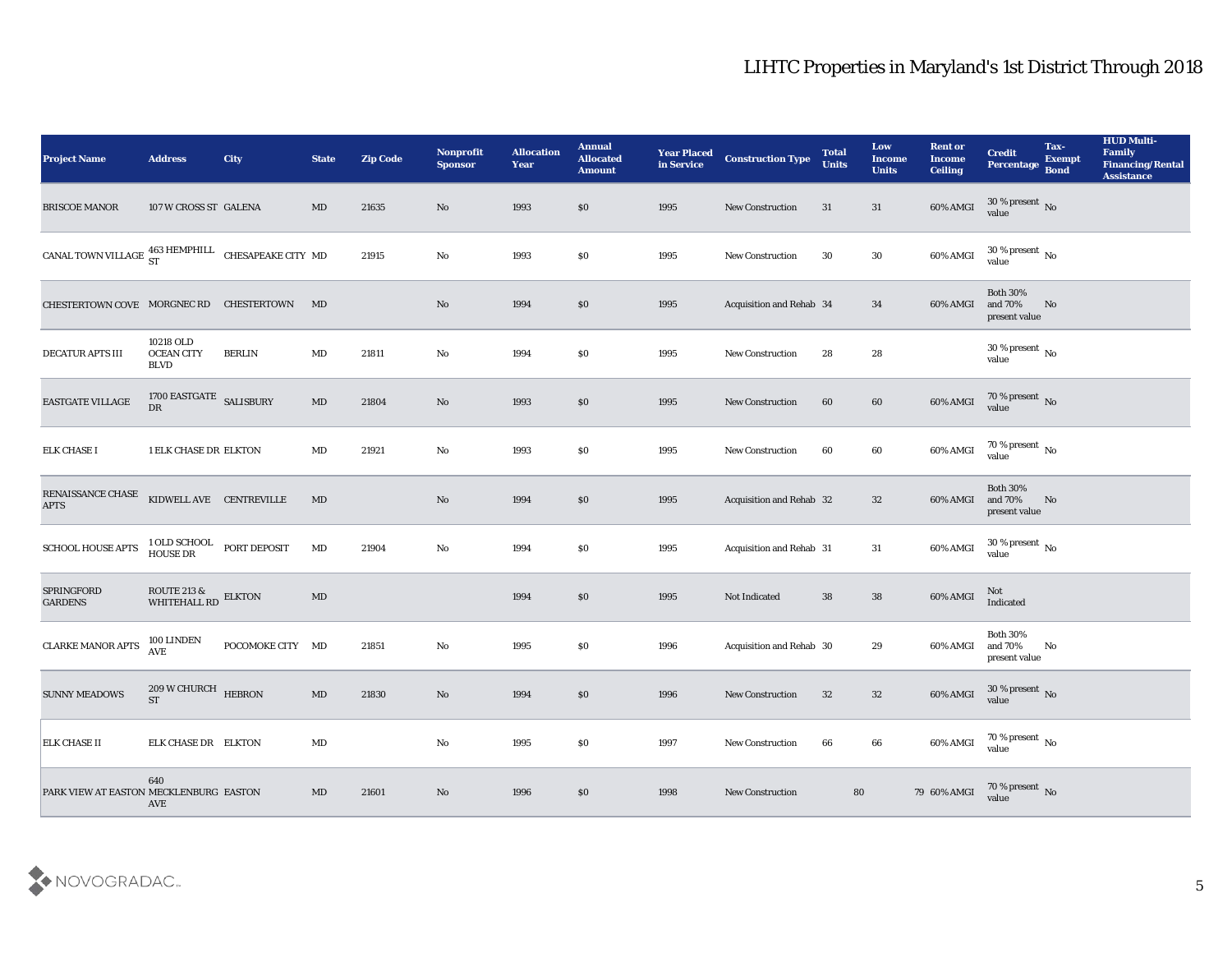| <b>Project Name</b>                                           | <b>Address</b>                                     | <b>City</b>                | <b>State</b>           | <b>Zip Code</b> | Nonprofit<br><b>Sponsor</b> | <b>Allocation</b><br><b>Year</b> | <b>Annual</b><br><b>Allocated</b><br><b>Amount</b> | <b>Year Placed</b><br>in Service | <b>Construction Type</b>  | <b>Total</b><br><b>Units</b> | Low<br><b>Income</b><br><b>Units</b> | <b>Rent or</b><br><b>Income</b><br><b>Ceiling</b> | <b>Credit</b><br><b>Percentage</b>             | Tax-<br><b>Exempt</b><br><b>Bond</b> | <b>HUD Multi-</b><br>Family<br><b>Financing/Rental</b><br><b>Assistance</b> |
|---------------------------------------------------------------|----------------------------------------------------|----------------------------|------------------------|-----------------|-----------------------------|----------------------------------|----------------------------------------------------|----------------------------------|---------------------------|------------------------------|--------------------------------------|---------------------------------------------------|------------------------------------------------|--------------------------------------|-----------------------------------------------------------------------------|
| <b>WARREN PLACE</b>                                           |                                                    | 10535 YORK RD COCKEYSVILLE | MD                     | 21030           | No                          | 1996                             | \$0                                                | 1998                             | Acquisition and Rehab 120 |                              | 120                                  | 60% AMGI                                          | $70\,\% \,present \over value$                 |                                      |                                                                             |
| CHESTERTOWN LANDIN RD 503 MORGNEC CHESTERTOWN MD              |                                                    |                            |                        | 21620           | No                          | 1997                             | \$0                                                | 1999                             | New Construction          | 72                           | 71                                   | 60% AMGI                                          | $70\,\%$ present $\,$ No value                 |                                      |                                                                             |
| CHESTERTOWN LANDIN $_{\rm RD}^{503\,\rm MORGNEC}$ CHESTERTOWN |                                                    |                            | MD                     | 21620           | $\mathbf{N}\mathbf{o}$      | 1998                             | \$0                                                | 1999                             | <b>New Construction</b>   | 60                           | 60                                   | 60% AMGI                                          | $70\,\%$ present $\,$ No value                 |                                      |                                                                             |
| <b>GATEWAY VILLAGE</b><br><b>PHASE II</b>                     | 939 GATEWAY<br><b>ST</b>                           | <b>SALISBURY</b>           | $\mathbf{M}\mathbf{D}$ | 21801           | No                          | 1998                             | \$0                                                | 1999                             | New Construction          | 62                           | 62                                   |                                                   | $70\,\%$ present $\,$ No value                 |                                      |                                                                             |
| <b>GLENBURN GARDEN</b><br>HOUSE                               | 911 GLENBURN CAMBRIDGE<br><b>AVE</b>               |                            | $\rm MD$               |                 | Yes                         | 1998                             | \$0                                                | 1999                             | <b>New Construction</b>   | 24                           | 24                                   |                                                   | $70\,\%$ present $\,$ No value                 |                                      |                                                                             |
| FAIRHAVEN MANOR II 101 PORTER CT FEDERALSBURG MD              |                                                    |                            |                        | 21632           |                             | 1999                             | \$0                                                | 2000                             | Not Indicated             | 18                           | 18                                   |                                                   | Not<br>Indicated                               |                                      |                                                                             |
| <b>WINDY GARDENS</b>                                          | 800<br><b>LYNNHAVEN</b><br>DR                      | POCOMOKE CITY MD           |                        | 21851           | No                          | 2000                             | \$0                                                | 2000                             | Acquisition and Rehab 34  |                              | 34                                   | 60% AMGI                                          | $30\,\%$ present $\,$ No value                 |                                      |                                                                             |
| <b>CARLTON COURTS</b><br><b>APTS</b>                          | 915917<br><b>HUBBARD ST</b>                        | CAMBRIDGE                  | MD                     |                 | $\mathbf{N}\mathbf{o}$      | 2001                             | \$0                                                | 2001                             | Acquisition and Rehab 40  |                              | 40                                   | 60% AMGI                                          | $70\,\%$ present $\,$ No value                 |                                      |                                                                             |
| <b>FAIRVIEW SENIOR</b><br><b>APTS</b>                         | 100 MCNAMEE<br>${\rm LN}$                          | <b>RISING SUN</b>          | $\mathbf{M}\mathbf{D}$ | 21911           | $\rm\thinspace No$          | 2000                             | \$0                                                | 2001                             | New Construction          | 75                           | 75                                   | 60% AMGI                                          | $70\,\%$ present $\,$ No value                 |                                      |                                                                             |
| PARK VIEW AT BEL AIR 555 S ATWOOD BEL AIR                     |                                                    |                            | $\mathbf{M}\mathbf{D}$ | 21014           |                             | 1999                             | \$0                                                | 2001                             | Not Indicated             | 101                          | 99                                   | 60% AMGI                                          | Not<br>Indicated                               |                                      |                                                                             |
| PRINCESS ANNE<br><b>TOWNHOUSES</b>                            | <b>30475 PINE</b><br>KNOLL DR                      | PRINCESS ANNE MD           |                        | 21853           | No                          | 2001                             | \$0                                                | 2002                             | Acquisition and Rehab 120 |                              | 120                                  |                                                   | 30 % present $_{\rm Yes}$<br>value             |                                      |                                                                             |
| <b>CAMBRIDGE PARK</b>                                         | 500<br>GREENWOOD CAMBRIDGE<br>$\operatorname{AVE}$ |                            | $\mathbf{M}\mathbf{D}$ | 21613           | $\rm\thinspace No$          | 2001                             | $\$0$                                              | 2003                             | Acquisition and Rehab 144 |                              | 144                                  |                                                   | <b>Both 30%</b><br>and $70\%$<br>present value | No                                   |                                                                             |
| <b>COTTAGES AT RIVER</b><br>HOUSE I                           | 1000<br>RIVERHOUSE SALISBURY<br>DR                 |                            | $\mathbf{M}\mathbf{D}$ | 21801           |                             | 2001                             | \$0                                                | 2003                             | Not Indicated             | 29                           | 29                                   |                                                   | Not<br>$\operatorname{Indicated}$              |                                      |                                                                             |

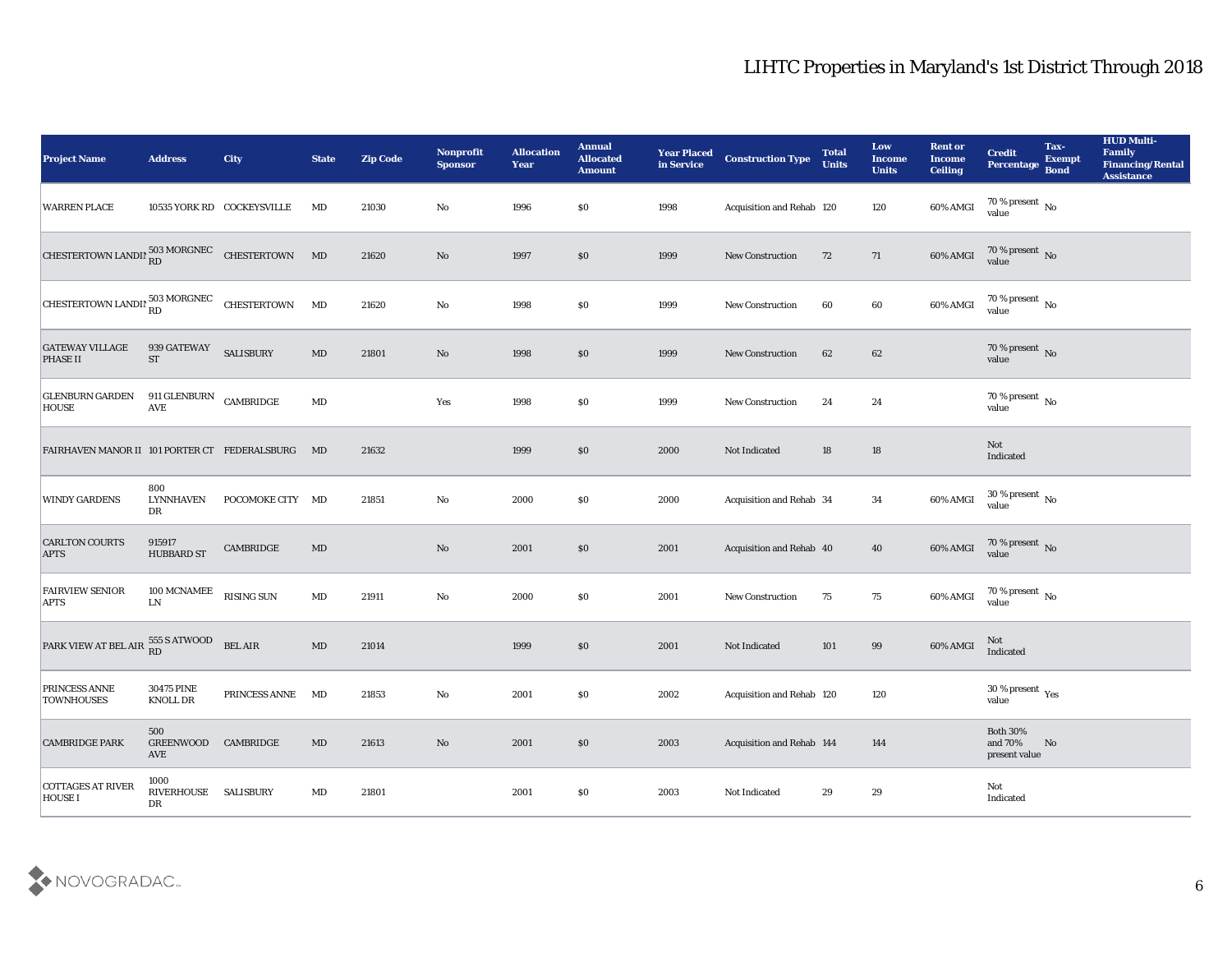| <b>Project Name</b>                                                                                                    | <b>Address</b>                            | <b>City</b>      | <b>State</b>           | <b>Zip Code</b> | <b>Nonprofit</b><br><b>Sponsor</b> | <b>Allocation</b><br><b>Year</b> | <b>Annual</b><br><b>Allocated</b><br><b>Amount</b> | <b>Year Placed</b><br>in Service | <b>Construction Type</b> | <b>Total</b><br><b>Units</b> | Low<br><b>Income</b><br><b>Units</b> | <b>Rent or</b><br><b>Income</b><br><b>Ceiling</b> | <b>Credit</b><br><b>Percentage</b>            | Tax-<br><b>Exempt</b><br><b>Bond</b> | <b>HUD Multi-</b><br>Family<br><b>Financing/Rental</b><br><b>Assistance</b> |
|------------------------------------------------------------------------------------------------------------------------|-------------------------------------------|------------------|------------------------|-----------------|------------------------------------|----------------------------------|----------------------------------------------------|----------------------------------|--------------------------|------------------------------|--------------------------------------|---------------------------------------------------|-----------------------------------------------|--------------------------------------|-----------------------------------------------------------------------------|
| <b>GLEN CREEK APTS</b>                                                                                                 | 19 GLEN CREEK ELKTON<br>CIR               |                  | MD                     | 21921           | No                                 | 2001                             | \$0                                                | 2003                             | <b>New Construction</b>  | 160                          | 159                                  | 60% AMGI                                          | $30\,\%$ present $\,$ Yes value               |                                      |                                                                             |
| <b>GREENBRIER COURTS</b><br><b>APTS</b>                                                                                | 400<br>GREENBRIER<br>DR                   | <b>SNOW HILL</b> | MD                     | 21863           | No                                 | 2001                             | \$0                                                | 2003                             | New Construction         | 24                           | 24                                   | 60% AMGI                                          | $70\,\%$ present $\,$ No value                |                                      |                                                                             |
| <b>HOMES AT BERLIN</b>                                                                                                 | 30 FLOWER ST BERLIN                       |                  | MD                     |                 | Yes                                | 2002                             | \$0                                                | 2003                             | Acquisition and Rehab 42 |                              | 42                                   |                                                   | <b>Both 30%</b><br>and 70%<br>present value   | No                                   |                                                                             |
| <b>VILLAS AT</b><br><b>WHITEHALL</b>                                                                                   | 100 SKIPJACK<br><b>CT</b>                 | <b>ELKTON</b>    | $\mathbf{M}\mathbf{D}$ | 21921           | $\mathbf{No}$                      | 2001                             | \$0                                                | 2003                             | New Construction         | 70                           | 70                                   |                                                   | $70\,\%$ present $\,$ No value                |                                      |                                                                             |
| <b>HOMES AT FOXFIELD</b>                                                                                               | 128 FOXFIELD<br><b>CIR</b>                | <b>SALISBURY</b> | MD                     | 21801           | Yes                                | 2003                             | \$0                                                | 2004                             | <b>New Construction</b>  | 112                          | 112                                  | 60% AMGI                                          | $70\,\%$ present $\,$ No value                |                                      |                                                                             |
| $\begin{array}{ l } \hbox{MAGNOLIA MEADOWS} \begin{array}{ll} \hbox{7080 LAUREN} \\ \hbox{LN} \end{array} \end{array}$ |                                           | <b>EASTON</b>    | MD                     | 21601           |                                    | 2002                             | \$0                                                | 2004                             | Not Indicated            | 99                           | 98                                   |                                                   | Not<br>Indicated                              |                                      |                                                                             |
| PARKSIDE VILLAGE<br><b>APTS</b>                                                                                        | 555<br>GREENWOOD CAMBRIDGE<br><b>AVE</b>  |                  | $\mathbf{M}\mathbf{D}$ | 21613           |                                    | 2005                             | \$0                                                | 2004                             | Not Indicated            | 30                           | 30                                   |                                                   | Not<br>Indicated                              | Yes                                  |                                                                             |
| PEMBERTON MANOR<br><b>APTS</b>                                                                                         | 1020<br>FAIRGROUND<br>DR                  | <b>SALISBURY</b> | $\mathbf{M}\mathbf{D}$ | 21801           | $\mathbf {No}$                     | 2003                             | \$0                                                | 2004                             | Not Indicated            | 209                          | 209                                  | 60% AMGI                                          | 30 % present $\,\rm \gamma_{\rm es}$<br>value |                                      |                                                                             |
| SALISBURY COMMONS WINTERBORN SALISBURY                                                                                 | 105<br>LN                                 |                  | MD                     | 21804           | No                                 | 2003                             | \$0                                                | 2004                             | <b>New Construction</b>  | 96                           | 96                                   |                                                   | $70\,\%$ present $\,$ No value                |                                      |                                                                             |
| <b>SNOW HILL SENIOR</b><br><b>APTS</b>                                                                                 | 4854<br>WASHINGTON SNOW HILL<br><b>ST</b> |                  | $\mathbf{M}\mathbf{D}$ | 21863           | Yes                                | 2002                             | \$0                                                | 2004                             | <b>New Construction</b>  | 30                           | 30                                   | 60% AMGI                                          | $70\,\%$ present $\,$ No value                |                                      |                                                                             |
| VICTORIA PARK AT<br><b>NORTH EAST</b>                                                                                  | 520 S MAIN ST NORTH EAST                  |                  | MD                     | 21901           |                                    | 2003                             | \$0\$                                              | 2004                             | Not Indicated            | 50                           | 50                                   |                                                   | Not<br>Indicated                              |                                      |                                                                             |
| <b>FAIRGREEN SENIOR</b><br><b>COMMUNITY</b>                                                                            | 100 GREENWAY PERRYVILLE                   |                  | $\mathbf{M}\mathbf{D}$ | 21903           | $\mathbf{No}$                      | 2003                             | \$0                                                | 2005                             | New Construction         | 92                           | 92                                   | 60% AMGI                                          | $70\,\%$ present $\,$ No value                |                                      |                                                                             |
| <b>GATEWAY VILLAGE</b><br><b>PHASE III</b>                                                                             | 610 SENIOR<br>WAY                         | SALISBURY        | $\mathbf{M}\mathbf{D}$ | 21801           | $\rm\thinspace No$                 | 2004                             | \$0                                                | 2005                             | New Construction         | 36                           | 36                                   | 60% AMGI                                          | $70\,\%$ present $\,$ No value                |                                      |                                                                             |

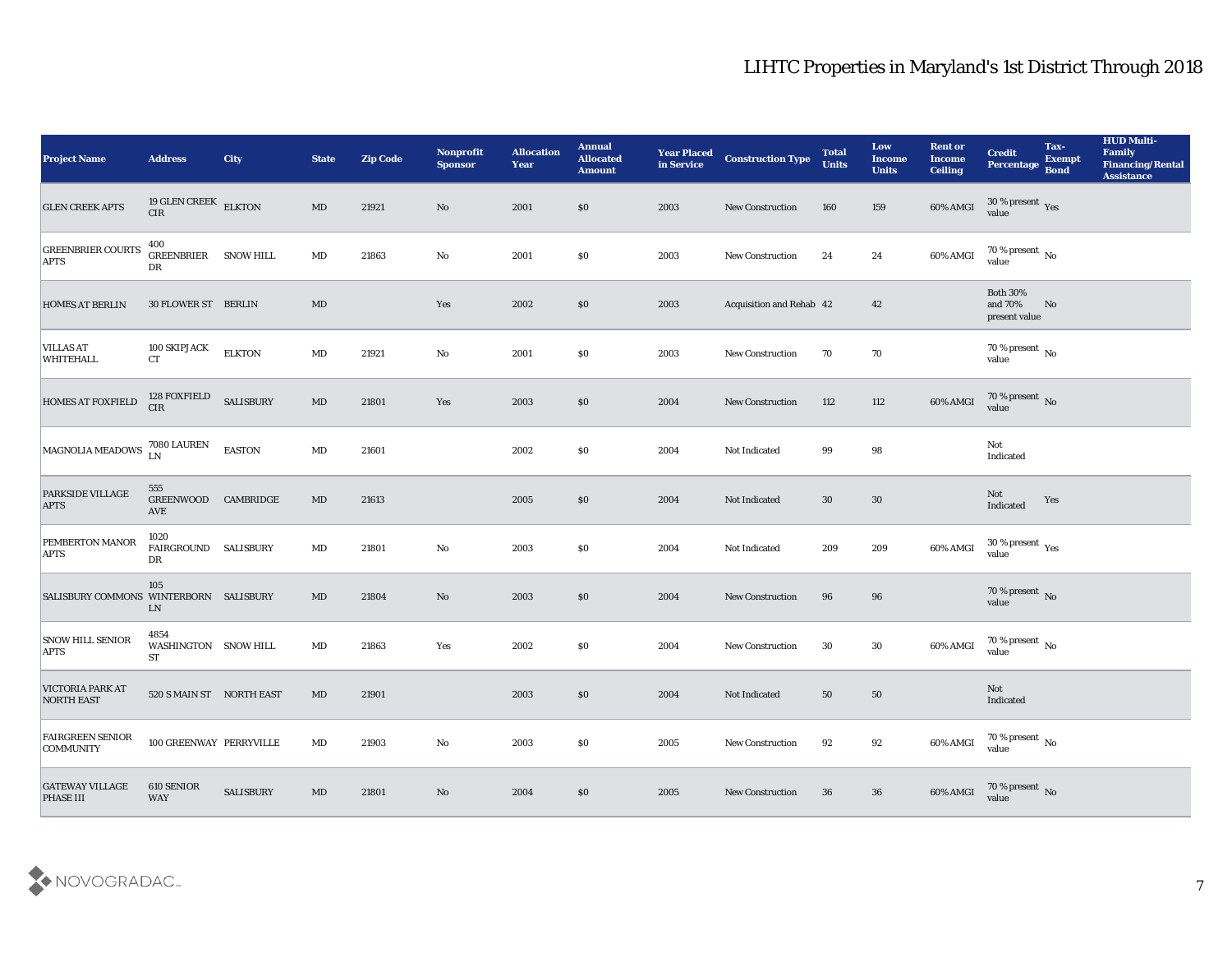| <b>Project Name</b>                             | <b>Address</b>                                | <b>City</b>       | <b>State</b>           | <b>Zip Code</b> | Nonprofit<br><b>Sponsor</b> | <b>Allocation</b><br><b>Year</b> | <b>Annual</b><br><b>Allocated</b><br><b>Amount</b> | <b>Year Placed</b><br>in Service | <b>Construction Type</b>                                                          | <b>Total</b><br><b>Units</b> | Low<br><b>Income</b><br><b>Units</b> | <b>Rent or</b><br><b>Income</b><br><b>Ceiling</b> | <b>Credit</b><br>Percentage                 | Tax-<br><b>Exempt</b><br><b>Bond</b> | <b>HUD Multi-</b><br>Family<br><b>Financing/Rental</b><br><b>Assistance</b> |
|-------------------------------------------------|-----------------------------------------------|-------------------|------------------------|-----------------|-----------------------------|----------------------------------|----------------------------------------------------|----------------------------------|-----------------------------------------------------------------------------------|------------------------------|--------------------------------------|---------------------------------------------------|---------------------------------------------|--------------------------------------|-----------------------------------------------------------------------------|
| <b>HAMPSTEAD SCHOOL</b><br><b>SENIOR APTS</b>   | 1211 N MAIN ST HAMPSTEAD                      |                   | $\mathbf{M}\mathbf{D}$ | 21074           | Yes                         | 2003                             | $\$0$                                              | 2005                             | Both New Construction 84<br>and $\ensuremath{\mathrm{A}}/\ensuremath{\mathrm{R}}$ |                              | 84                                   |                                                   | 70 % present No<br>value                    |                                      |                                                                             |
| VILLAGE AT MITCHELL 1101 PARSONS<br><b>POND</b> | $\mathbf{R}\mathbf{D}$                        | <b>SALISBURY</b>  | MD                     | 21801           | Yes                         | 2004                             | \$0                                                | 2005                             | Acquisition and Rehab 68                                                          |                              | 68                                   |                                                   | <b>Both 30%</b><br>and 70%<br>present value | No                                   |                                                                             |
| <b>COTTAGES AT RIVER</b><br><b>HOUSE II</b>     | 1002<br>RIVERHOUSE<br>DR                      | <b>SALISBURY</b>  | $\mathbf{M}\mathbf{D}$ | 21801           | $\mathbf{No}$               | 2005                             | \$0                                                | 2006                             | New Construction                                                                  | 52                           | 52                                   | 60% AMGI                                          | 70 % present No<br>value                    |                                      |                                                                             |
| MAPLE HEIGHTS APTS                              | 101 W MAPLE<br>HEIGHTS CT                     | RISING SUN        | $\mathbf{M}\mathbf{D}$ | 21911           |                             | 2004                             | \$0                                                | 2006                             | Not Indicated                                                                     | 78                           | 77                                   |                                                   | Not<br>Indicated                            |                                      |                                                                             |
| CONIFER VILLAGE AT<br><b>CAMBRIDGE</b>          | 2332 HUDSON<br>$\mathbf{R}\mathbf{D}$         | CAMBRIDGE         | MD                     | 21613           | $\mathbf{No}$               | 2006                             | \$0                                                | 2007                             | <b>New Construction</b>                                                           | 76                           | 76                                   | 60% AMGI                                          | $70\,\% \,present \over value$              |                                      |                                                                             |
| <b>LODGES AT NAYLOR</b><br>MILL                 | 29339 NAYLOR SALISBURY<br>MILL RD             |                   | MD                     | 21801           | No                          | 2005                             | $\$0$                                              | 2007                             | <b>New Construction</b>                                                           | 65                           | 65                                   | 60% AMGI                                          | $70\,\%$ present $\,$ No value              |                                      |                                                                             |
| <b>WESTBROOK APT</b><br><b>HOMES</b>            | $500$ DELAWARE $\,$ SALISBURY<br><b>AVE</b>   |                   | $\mathbf{M}\mathbf{D}$ | 21801           |                             | 2005                             | \$0                                                | 2007                             | Not Indicated                                                                     | 96                           | 95                                   |                                                   | Not<br>Indicated                            |                                      |                                                                             |
| <b>FEDERALSBURG</b><br><b>GARDENS APTS</b>      | 525 GARDENS<br><b>CT</b>                      | FEDERALSBURG MD   |                        | 21632           | Yes                         | 2008                             | $\$0$                                              | 2008                             | Acquisition and Rehab 64                                                          |                              | 64                                   |                                                   | 70 % present Yes<br>value                   |                                      |                                                                             |
| <b>RIVERVIEW GARDENS</b><br><b>APTS</b>         | 521 HIGH ST                                   | <b>DENTON</b>     | $\mathbf{M}\mathbf{D}$ | 21629           | Yes                         | 2008                             | \$0                                                | 2008                             | Acquisition and Rehab 80                                                          |                              | 80                                   |                                                   | $70\,\%$ present $\,$ No value              |                                      |                                                                             |
| <b>SHILOH HOUSE</b>                             | 6206 SHILOH<br>CHURCH                         | <b>HURLOCK</b>    | $\mathbf{M}\mathbf{D}$ | 21643           | Yes                         | 2007                             | \$0                                                | 2008                             | <b>New Construction</b>                                                           | 30                           | $30\,$                               |                                                   | $70\,\%$ present $\,$ No value              |                                      |                                                                             |
| <b>STONY RUN APTS</b>                           | 200 STONY RUN $\,$ NORTH EAST<br>$\rm CIR$    |                   | MD                     | 21901           | No                          | 2007                             | $\$0$                                              | 2008                             | <b>New Construction</b>                                                           | 72                           | 72                                   |                                                   | 70 % present No<br>value                    |                                      |                                                                             |
| <b>CAMBRIDGE</b><br><b>COMMONS</b>              | 1220 CHESTNUT $\,$ CAMBRIDGE<br>$\mathbf{PL}$ |                   | $\mathbf{M}\mathbf{D}$ | 21613           | $\mathbf {No}$              | 2007                             | \$0                                                | 2009                             | New Construction                                                                  | 96                           | $96\,$                               |                                                   | 70 % present No<br>value                    |                                      |                                                                             |
| CEDAR HILL APTS                                 | 11 CEDAR HILL<br>${\rm CIR}$                  | <b>NORTH EAST</b> | $\mathbf{M}\mathbf{D}$ | 21901           | ${\bf No}$                  | 2009                             | $\$0$                                              | 2009                             | Acquisition and Rehab 77                                                          |                              | 76                                   | 60% AMGI                                          | 70 % present No<br>value                    |                                      |                                                                             |

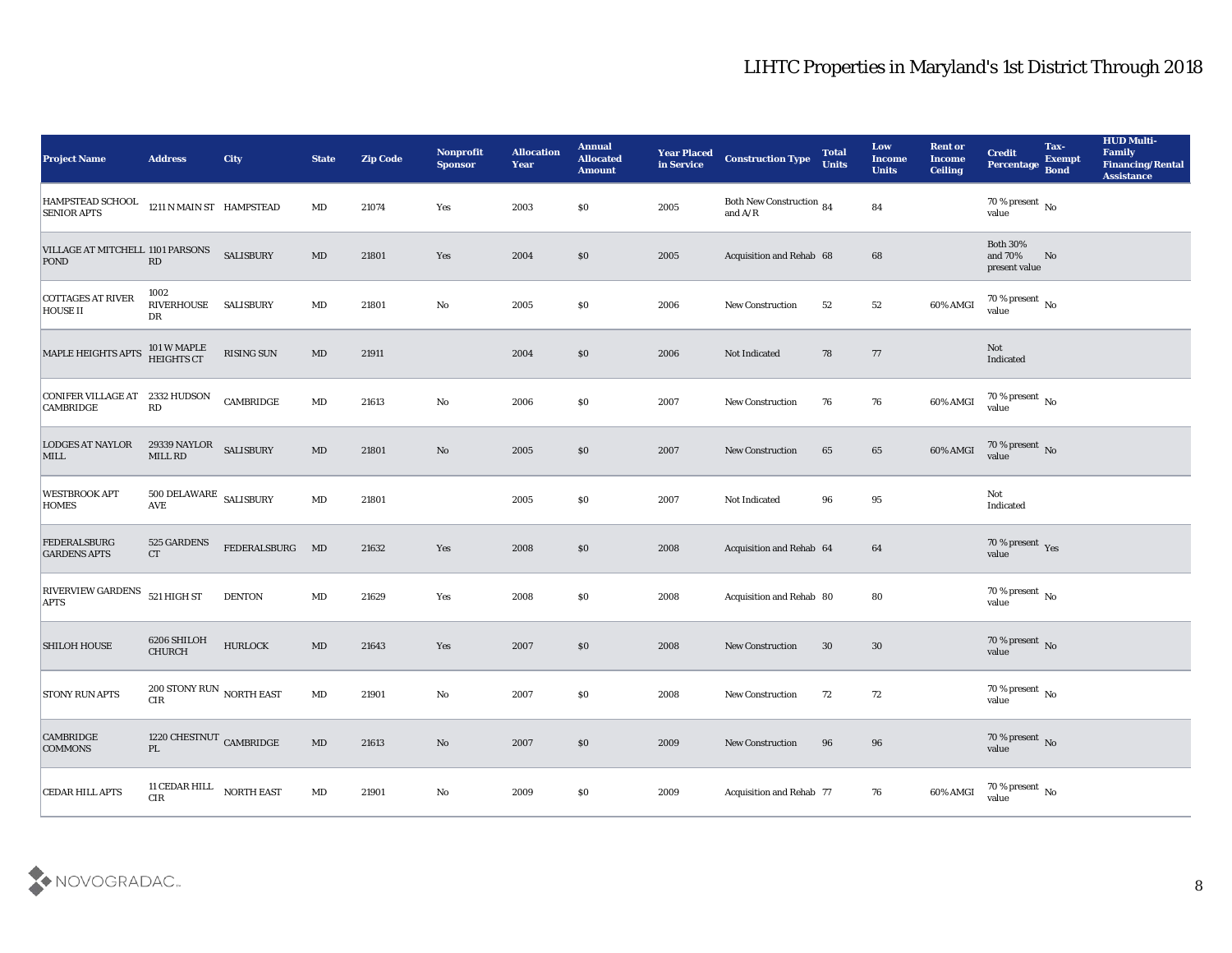| <b>Project Name</b>                                                       | <b>Address</b>                     | <b>City</b>                            | <b>State</b>           | <b>Zip Code</b> | Nonprofit<br><b>Sponsor</b> | <b>Allocation</b><br><b>Year</b> | <b>Annual</b><br><b>Allocated</b><br><b>Amount</b> | <b>Year Placed</b><br>in Service | <b>Construction Type</b>  | <b>Total</b><br><b>Units</b> | Low<br><b>Income</b><br><b>Units</b> | <b>Rent or</b><br><b>Income</b><br><b>Ceiling</b> | <b>Credit</b><br>Percentage        | Tax-<br><b>Exempt</b><br><b>Bond</b> | <b>HUD Multi-</b><br>Family<br><b>Financing/Rental</b><br><b>Assistance</b> |
|---------------------------------------------------------------------------|------------------------------------|----------------------------------------|------------------------|-----------------|-----------------------------|----------------------------------|----------------------------------------------------|----------------------------------|---------------------------|------------------------------|--------------------------------------|---------------------------------------------------|------------------------------------|--------------------------------------|-----------------------------------------------------------------------------|
| <b>COTTAGES AT RIVER</b><br><b>HOUSE III</b>                              | 1022<br>RIVERHOUSE SALISBURY<br>DR |                                        | $\mathbf{M}\mathbf{D}$ | 21801           | No                          | 2008                             | \$0                                                | 2009                             | <b>New Construction</b>   | 32                           | 32                                   | 60% AMGI                                          | 70 % present No<br>value           |                                      |                                                                             |
| <b>CRUSADER ARMS APTS</b>                                                 | 200 METEOR<br><b>AVE</b>           | CAMBRIDGE                              | $\mathbf{M}\mathbf{D}$ | 21613           | No                          | 2008                             | $\$0$                                              | 2009                             | Acquisition and Rehab 104 |                              | 104                                  |                                                   | 30 % present $_{\rm Yes}$<br>value |                                      |                                                                             |
| <b>FOXTAIL CROSSING</b>                                                   | 701 FOXTAIL DR CAMBRIDGE           |                                        | MD                     | 21613           | No                          | 2008                             | \$0                                                | 2009                             | New Construction          | 46                           | 46                                   |                                                   | $70\,\%$ present $\,$ No value     |                                      |                                                                             |
| <b>VICTORIA PARK AT</b><br><b>SASSAFRAS</b>                               | 875 VICTORIA<br>PARK DR            | <b>SALISBURY</b>                       | $\mathbf{M}\mathbf{D}$ | 21801           | No                          | 2007                             | \$0                                                | 2009                             | New Construction          | 80                           | 80                                   |                                                   | $70\,\%$ present $\,$ No value     |                                      |                                                                             |
| <b>CALVERT HEIGHTS</b>                                                    | 716 HIGH ST                        | CHESTERTOWN                            | MD                     | 21620           | No                          | 2008                             | \$0                                                | 2010                             | <b>New Construction</b>   | 41                           | 40                                   | 60% AMGI                                          | Not<br>Indicated                   | No                                   |                                                                             |
| <b>SOMERSET COMMONS</b>                                                   |                                    | 12374<br>SOMERSET AVE PRINCESS ANNE MD |                        | 21853           | No                          | 2008                             | \$0                                                | 2010                             | Acquisition and Rehab 60  |                              | 60                                   |                                                   | Not<br>Indicated                   | No                                   |                                                                             |
| <b>ELKTON SENIOR</b><br><b>HOUSING</b>                                    | 141 E HIGH ST ELKTON               |                                        | $\mathbf{M}\mathbf{D}$ | 21921           | No                          | 2011                             | $\$0$                                              | 2011                             | <b>New Construction</b>   | 60                           | 60                                   | 60% AMGI                                          | $70\,\%$ present $\,$ No value     |                                      |                                                                             |
| <b>BAYWOODS</b><br>VILLAGE/WOODS<br><b>EDGE</b>                           | 23172<br><b>BAYWOOD CT</b>         | <b>CHESTERTOWN</b>                     | MD                     | 21620           |                             | 2008                             | \$0                                                | 2011                             | Not Indicated             | 104                          | 104                                  |                                                   | Not<br>Indicated                   |                                      |                                                                             |
| <b>CONCORD APTS</b>                                                       | 100 CONCORD<br>DR                  | PERRYVILLE                             | $\mathbf{M}\mathbf{D}$ | 21903           | Yes                         | 2010                             | \$0\$                                              | 2011                             | Acquisition and Rehab 118 |                              | 118                                  | 60% AMGI                                          | Not<br>Indicated                   |                                      |                                                                             |
| CONIFER VILLAGE AT 1223 ZACHARY<br><b>CAMBRIDGE II</b>                    | ${\rm D}{\rm R}$                   | CAMBRIDGE                              | $\mathbf{M}\mathbf{D}$ | 21613           |                             | 2009                             | \$0                                                | 2011                             | Not Indicated             | 70                           | 70                                   |                                                   | Not<br>Indicated                   |                                      |                                                                             |
| <b>NORTH CREEK RUN</b>                                                    | RUN CREEK RD NORTH EAST            |                                        | MD                     | 21901           | No                          | 2009                             | \$0                                                | 2011                             | <b>New Construction</b>   | 53                           | 53                                   | 60% AMGI                                          | 70 % present No<br>value           |                                      |                                                                             |
| COTTAGES AT BERLIN 500 FARBER LN BERLIN                                   |                                    |                                        | $\mathbf{M}\mathbf{D}$ | 21811           |                             | 2011                             | $\$0$                                              | 2012                             | Not Indicated             | 40                           | 40                                   |                                                   | Not<br>Indicated                   |                                      |                                                                             |
| <b>HOMES AT</b><br>ELKTON/GARDENS@C BRIDGEWELL ELKTON<br><b>HESAPEAKE</b> | 410<br><b>PKWY</b>                 |                                        | $\mathbf{M}\mathbf{D}$ |                 |                             | 2011                             | $\$0$                                              | 2012                             | Not Indicated             | 98                           | 98                                   |                                                   | Not<br>Indicated                   |                                      |                                                                             |

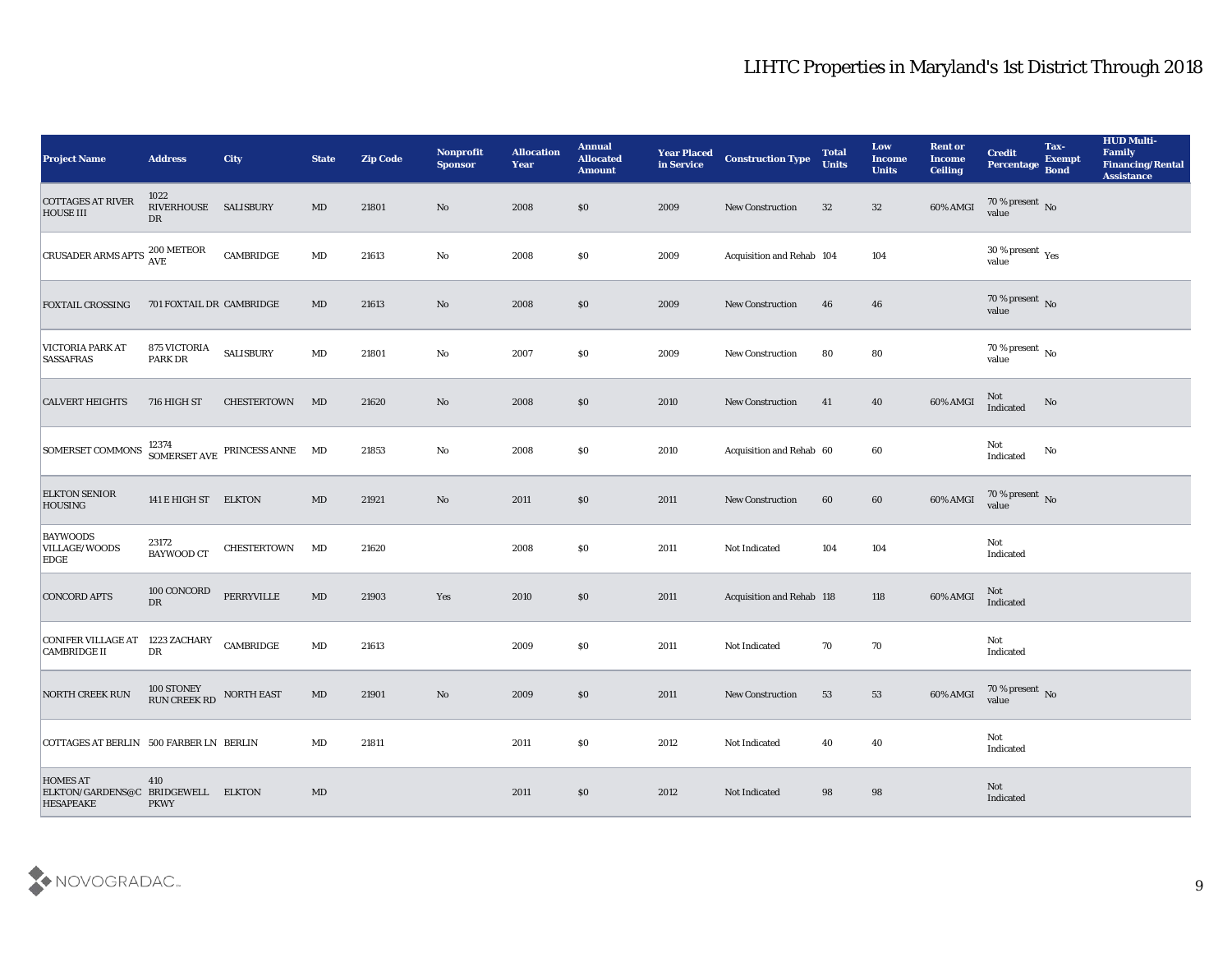| <b>Project Name</b>                                     | <b>Address</b>                                          | City                                                          | <b>State</b>           | <b>Zip Code</b> | Nonprofit<br><b>Sponsor</b> | <b>Allocation</b><br><b>Year</b> | <b>Annual</b><br><b>Allocated</b><br><b>Amount</b> | <b>Year Placed<br/>in Service</b> | <b>Construction Type</b>  | <b>Total</b><br><b>Units</b> | Low<br><b>Income</b><br><b>Units</b> | <b>Rent or</b><br><b>Income</b><br><b>Ceiling</b> | <b>Credit</b><br>Percentage                          | Tax-<br><b>Exempt</b><br><b>Bond</b> | <b>HUD Multi-</b><br>Family<br><b>Financing/Rental</b><br><b>Assistance</b> |
|---------------------------------------------------------|---------------------------------------------------------|---------------------------------------------------------------|------------------------|-----------------|-----------------------------|----------------------------------|----------------------------------------------------|-----------------------------------|---------------------------|------------------------------|--------------------------------------|---------------------------------------------------|------------------------------------------------------|--------------------------------------|-----------------------------------------------------------------------------|
| <b>MID PINE ESTATES</b>                                 | 30500 RIGGIN<br>ST APT 31                               | PRINCESS ANNE MD                                              |                        | 21853           |                             | 2011                             | $\$0$                                              | 2012                              | Not Indicated             | 36                           | 36                                   |                                                   | Not<br>Indicated                                     |                                      |                                                                             |
| <b>MULBERRY HILLS</b>                                   | 1020 N<br>WASHINGTON EASTON<br>ST                       |                                                               | MD                     | 21601           | $\rm No$                    | 2012                             | \$0                                                | 2013                              | Acquisition and Rehab 128 |                              | 128                                  | $60\%$ AMGI                                       | $30\,\%$ present $\,\mathrm{Yes}$ value              |                                      | No                                                                          |
| <b>RICHMOND HILL</b><br><b>MANOR SENIOR</b>             | 100 CARTER CT PERRYVILLE                                |                                                               | MD                     | 21903           | Yes                         | 2011                             | \$0                                                | 2013                              | Acquisition and Rehab 40  |                              | 40                                   | 60% AMGI                                          | $70\,\%$ present $\,$ Yes value                      |                                      | No                                                                          |
| THE VILLAGES AT<br><b>BELLE HILL</b>                    | 200 CLEAR<br><b>BLOSSOM DR</b>                          | <b>ELKTON</b>                                                 | $\mathbf{M}\mathbf{D}$ | 21921           |                             | 2012                             | $\$0$                                              | 2013                              | Not Indicated             | 84                           | 84                                   |                                                   | Not<br>Indicated                                     |                                      |                                                                             |
| NEW EAST CROSSING                                       | RAZOR STRAP<br>RD                                       | <b>NORTH EAST</b>                                             | MD                     |                 |                             | 2012                             | \$0                                                | 2013                              | Not Indicated             | 72                           | 72                                   |                                                   | Not<br>Indicated                                     |                                      |                                                                             |
| RESIDENCES AT THE<br>HAMPSTEAD SCHOOL                   | 1211 N MAIN ST HAMPSTEAD                                |                                                               | $\mathbf{M}\mathbf{D}$ | 21074           |                             | Insufficient<br>Data             | $\$0$                                              | 2014                              | Not Indicated             | 52                           | 52                                   |                                                   | Not<br>Indicated                                     |                                      |                                                                             |
| <b>LEONARD APTS</b>                                     | 800 BOOTH ST SALISBURY                                  |                                                               | MD                     | 21801           |                             | 2012                             | \$0                                                | 2014                              | Not Indicated             | 66                           | 66                                   |                                                   | Not<br>Indicated                                     |                                      |                                                                             |
| <b>RIVERWOODS AT ST</b><br><b>MICHAELS</b>              | 109 MITCHELL ST MICHAELS<br><b>ST</b>                   |                                                               | $\mathbf{M}\mathbf{D}$ | 21663           |                             | 2012                             | \$0                                                | 2014                              | Not Indicated             | 39                           | 39                                   |                                                   | Not<br>Indicated                                     |                                      |                                                                             |
| <b>CHAPEL SPRINGS</b><br><b>SENIOR APARTMENTS PLACE</b> | <b>9630 DEITZ</b>                                       | PERRY HALL                                                    | $\mathbf{M}\mathbf{D}$ | 21128           | No                          | Insufficient<br>Data             | \$1,573,193                                        | 2015                              | <b>New Construction</b>   | 127                          | 127                                  | 60% AMGI                                          | $70\,\%$ present $\,$ No value                       |                                      |                                                                             |
| <b>CANNERY VILLAGE</b>                                  | <b>CANNERY WAY</b><br><b>AT FLOWER</b><br><b>STREET</b> | <b>BERLIN</b>                                                 | MD                     | 21811           | Yes                         | Insufficient<br>Data             | \$1,198,044                                        | 2016                              | <b>New Construction</b>   | 44                           | 44                                   | 60% AMGI                                          | $70\,\%$ present $\,$ No value                       |                                      |                                                                             |
| <b>COTTAGES AT</b><br><b>RIVERHOUSE PHASE</b><br>IV     | 1013, 1014, 1015<br><b>AND 1016</b>                     | WICOMICO                                                      | MD                     | 21801           | No                          | Insufficient<br>Data             | \$152,109                                          | 2016                              | <b>New Construction</b>   | 36                           | 36                                   | 60% AMGI                                          | 30 % present $\rm\thinspace\gamma_{\rm es}$<br>value |                                      |                                                                             |
| <b>FEDERALSBURG</b><br>SQUARE                           | LANE                                                    | 101 ROUTZAHN FEDERALSBURG MD                                  |                        | 21632           | Yes                         | Insufficient<br>Data             | \$342,729                                          | 2016                              | Acquisition and Rehab 88  |                              | 88                                   | 60% AMGI                                          | $30\,\%$ present $\,$ Yes value                      |                                      |                                                                             |
| <b>RESERVES AT</b><br>SOMERSET COMMONS<br>$ $ (THE)     |                                                         | $30520\ \mathrm{HICKORY} \quad$ PRINCESS ANNE $\quad$ MD ROAD |                        | 21853           | $\mathbf {No}$              | Insufficient<br>$\mathbf{Data}$  | \$1,105,461                                        | 2016                              | New Construction          | 75                           | 75                                   | 60% AMGI                                          | 70 % present $\,$ No $\,$<br>value                   |                                      |                                                                             |

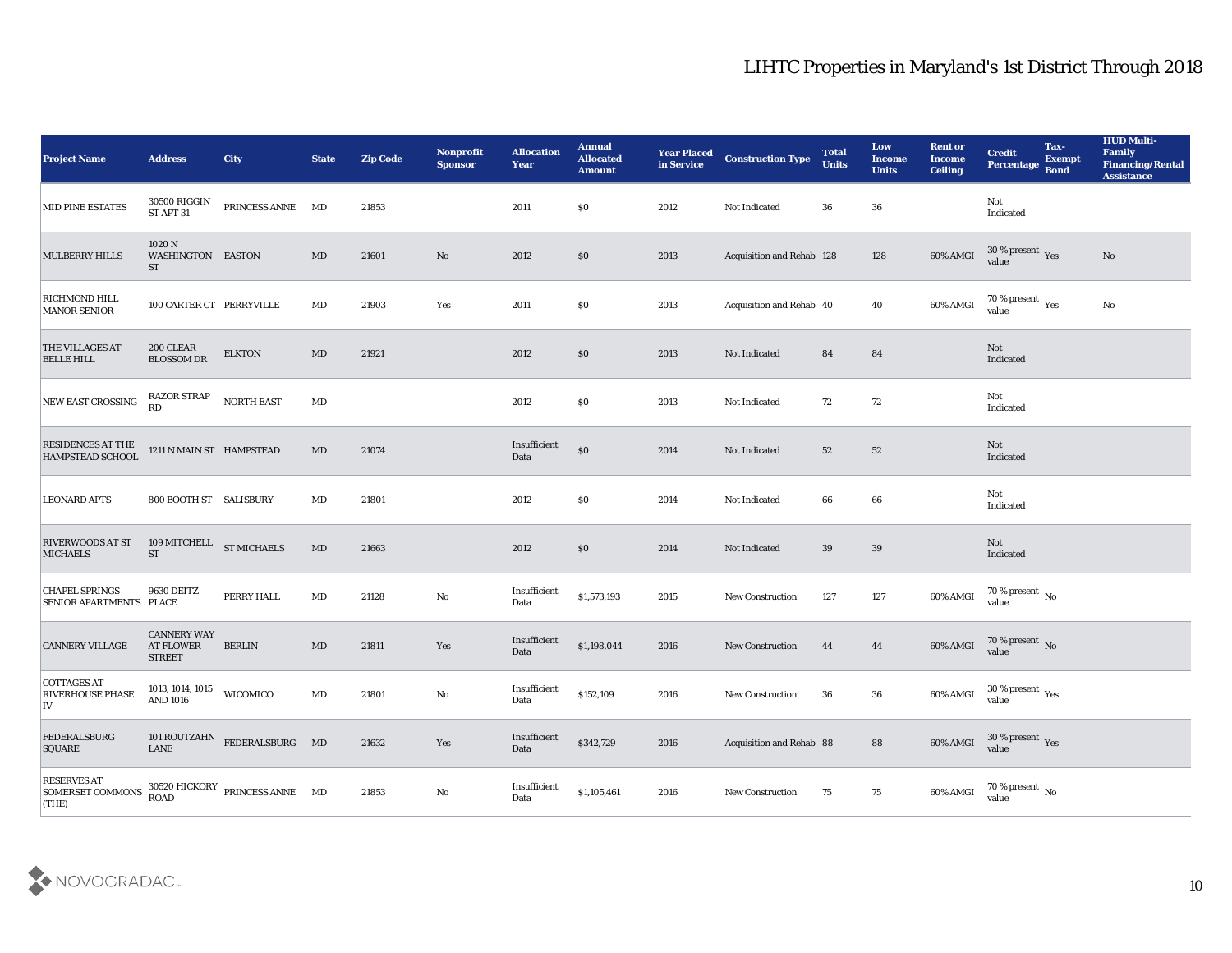| <b>Project Name</b>                                      | <b>Address</b>                                        | <b>City</b>        | <b>State</b>           | <b>Zip Code</b> | Nonprofit<br><b>Sponsor</b> | <b>Allocation</b><br><b>Year</b> | <b>Annual</b><br><b>Allocated</b><br><b>Amount</b> | <b>Year Placed</b><br>in Service | <b>Construction Type</b>                                                                        | <b>Total</b><br><b>Units</b> | Low<br><b>Income</b><br><b>Units</b> | <b>Rent or</b><br><b>Income</b><br><b>Ceiling</b> | <b>Credit</b><br><b>Percentage</b> | Tax-<br><b>Exempt</b><br><b>Bond</b> | <b>HUD Multi-</b><br>Family<br><b>Financing/Rental</b><br><b>Assistance</b> |
|----------------------------------------------------------|-------------------------------------------------------|--------------------|------------------------|-----------------|-----------------------------|----------------------------------|----------------------------------------------------|----------------------------------|-------------------------------------------------------------------------------------------------|------------------------------|--------------------------------------|---------------------------------------------------|------------------------------------|--------------------------------------|-----------------------------------------------------------------------------|
| <b>THE LODGES AT</b><br><b>NAYLOR MILL PHASE</b><br>П    | 29339 NAYLOR<br>MILL ROAD                             | <b>SALISBURY</b>   | MD                     | 21802           | Yes                         | Insufficient<br>Data             | \$837,569                                          | 2016                             | <b>New Construction</b>                                                                         | 45                           | 45                                   | 60% AMGI                                          | $\frac{70\%}{\text{value}}$ No     |                                      |                                                                             |
| <b>VICTORIA ESTATES</b>                                  | 1018<br><b>LYNNHAVEN</b><br><b>DRIVE</b>              | POCOMOKE CITY MD   |                        | 21851           | No                          | Insufficient<br>Data             | \$395,368                                          | 2016                             | Both New Construction 100<br>and $\ensuremath{\mathrm{A}}/\ensuremath{\mathrm{R}}$              |                              | 100                                  | 60% AMGI                                          | $30\,\%$ present $\,$ Yes value    |                                      |                                                                             |
| <b>BOOTH STREET</b><br>APARTMENTS PHASE I STREET         | 911-921 BOOTH                                         | <b>SALISBURY</b>   | MD                     | 21801           | Yes                         | Insufficient<br>Data             | \$1,391,405                                        | 2016                             | <b>New Construction</b>                                                                         | 84                           | 84                                   | 60% AMGI                                          | 30 % present<br>value              |                                      |                                                                             |
| <b>BAY TERRACE</b><br><b>APARTMENT</b>                   | 517 BAY STREET BERLIN                                 |                    | $\mathbf{M}\mathbf{D}$ | 21811           | Yes                         | Insufficient<br>Data             | \$540,316                                          | 2017                             | Acquisition and Rehab 32                                                                        |                              | 32                                   | 60% AMGI                                          | 70 % present<br>value              |                                      |                                                                             |
| <b>GREENWOOD VILLAGE 1001 COSBY</b><br><b>APARTMENTS</b> | LANE                                                  | CAMBRIDGE          | MD                     | 21613           | Yes                         | Insufficient<br>Data             | \$516,797                                          | 2017                             | Acquisition and Rehab 20                                                                        |                              | 20                                   | 60% AMGI                                          | 70 % present<br>value              |                                      |                                                                             |
| RIVERWOODS AT<br><b>DENTON</b>                           | VILLAGE<br><b>CIRCLE AT</b><br><b>FLEETWOOD</b><br>RD | <b>DENTON</b>      | $\mathbf{M}\mathbf{D}$ | 21629           | Yes                         | Insufficient<br>Data             | \$1,454,167                                        | 2017                             | Both New Construction 84<br>and $\ensuremath{\mathrm{A}}\xspace/\ensuremath{\mathrm{R}}\xspace$ |                              | 84                                   | 60% AMGI                                          | 70 % present<br>value              |                                      |                                                                             |
| <b>SUNSHINE VILLAGE</b>                                  | 22 BRADLEY<br><b>COURT</b>                            | POCOMOKE CITY MD   |                        | 21851           | Yes                         | Insufficient<br>Data             | \$606,689                                          | 2017                             | Both New Construction 52<br>and $A/R$                                                           |                              | ${\bf 52}$                           | 60% AMGI                                          | 70 % present<br>value              |                                      |                                                                             |
| CHESTERTOWN COVE 408 MORGNEE<br><b>AOPARTMENTS</b>       | <b>ROAD</b>                                           | <b>CHESTERTOWN</b> | MD                     | 21620           | $\mathbf{No}$               | 2016                             | \$206,140                                          | 2017                             | Acquisition and Rehab 34                                                                        |                              | 34                                   | 60% AMGI                                          | 30 % present<br>value              |                                      | Yes                                                                         |
| <b>CALVIN MOWBRAY</b><br><b>PARK</b>                     | 700 WEAVER<br><b>AVENUE</b>                           | CAMBRIDGE          | MD                     | 21613           | Yes                         | 2015                             | \$672,170                                          | 2018                             | Acquisition and Rehab 190                                                                       |                              | 150                                  | 60% AMGI                                          | 30 % present<br>value              |                                      | Yes                                                                         |
| <b>ELK RIVER MANOR</b>                                   | 301ELK RIVER<br>MANOR DRIVE                           | <b>NORTH EAST</b>  | $\mathbf{M}\mathbf{D}$ | 21901           | No                          | 2016                             | \$233,611                                          | 2018                             | Acquisition and Rehab 55                                                                        |                              | 55                                   | 60% AMGI                                          | 30 % present<br>value              |                                      | Yes                                                                         |
| GALLOWAY MEADOWS MATTHEWSTO EASTON                       | 29418<br>WN ROAD                                      |                    | MD                     | 21601           | No                          | 2017                             | \$875,440                                          | 2018                             | <b>New Construction</b>                                                                         | 59                           | 59                                   | 60% AMGI                                          | 70 % present<br>value              |                                      | $\rm No$                                                                    |
| <b>HELP PERRY POINT</b><br><b>VILLAGE</b>                | PERRY POINT<br>VA HOSPITAL                            | PERRYVILLE         | $\mathbf{M}\mathbf{D}$ | 21902           | $\mathbf {No}$              | 2016                             | \$638,355                                          | 2018                             | Both New Construction $_{75}$<br>and $A/R$                                                      |                              | 75                                   | 60% AMGI                                          | 30 % present<br>value              |                                      | Yes                                                                         |
| HOMES ON JOHNSONS 1001 LAKE<br><b>POND</b>               | <b>STREET</b>                                         | <b>SALISBURY</b>   | $\mathbf{M}\mathbf{D}$ | 21801           | $\rm\thinspace No$          | 2019                             | \$1,131,821                                        | 2018                             | <b>New Construction</b>                                                                         | 63                           | 63                                   | 60% AMGI                                          | 70 % present<br>value              |                                      | $\rm No$                                                                    |